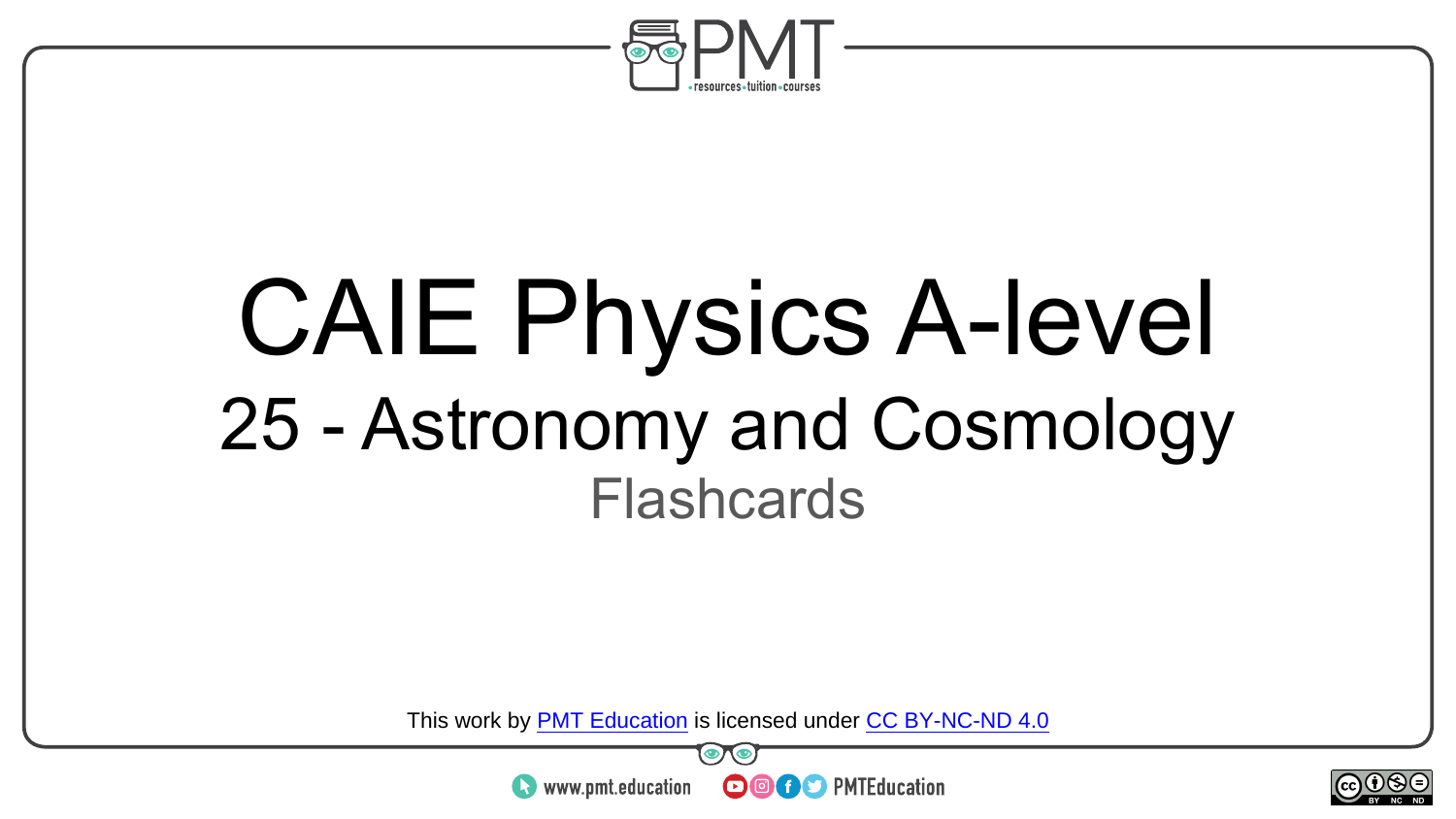

## What is meant by the term luminosity?



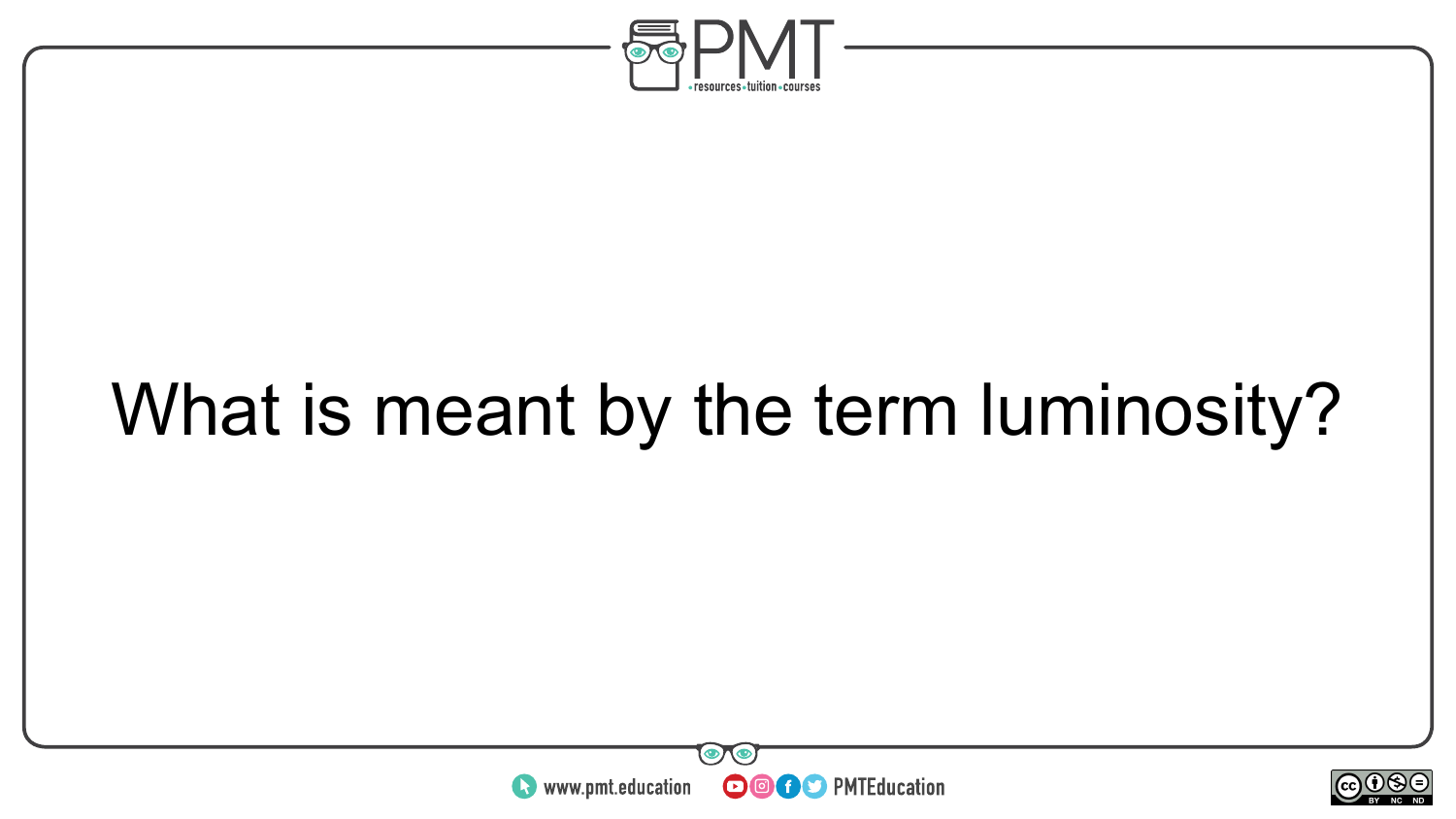

#### What is meant by the term luminosity?

# Luminosity is an absolute measure of the total power of the electromagnetic radiation emitted by a star.



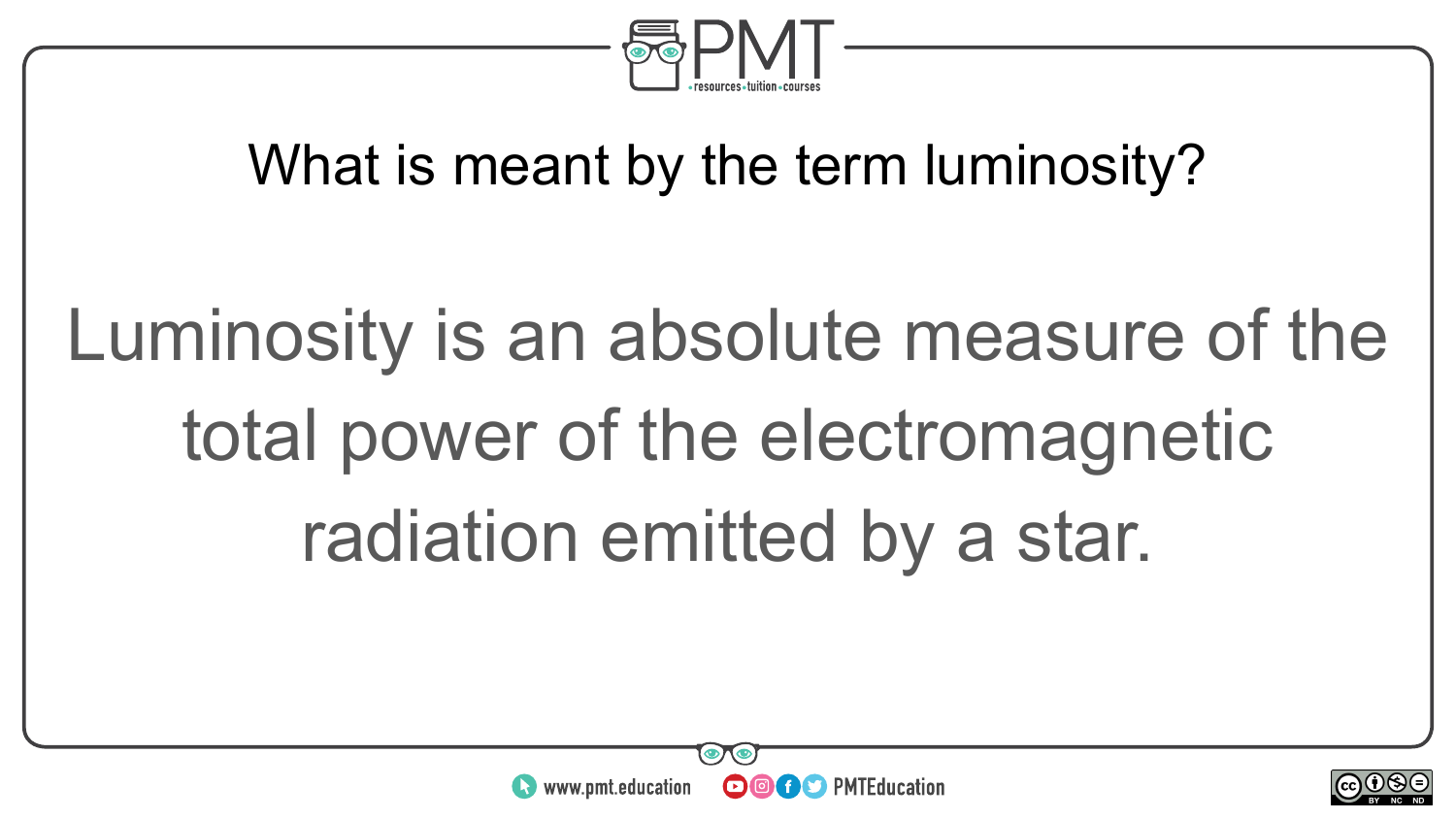

# Define the mathematical relationship between flux intensity and luminosity (hint: inverse square law).



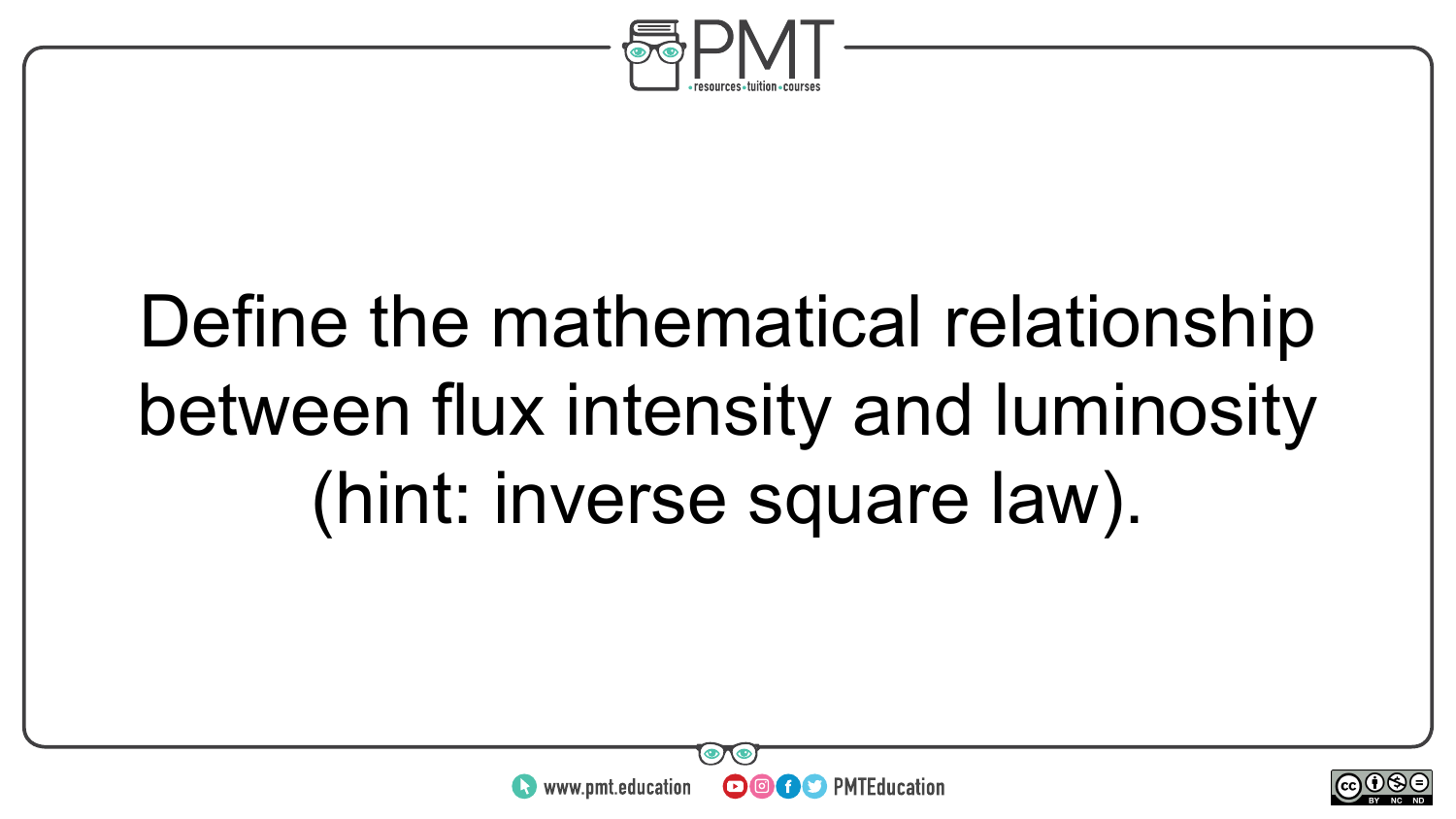

Define the mathematical relationship between flux intensity and luminosity (hint: inverse square law).

## $F = L / 4\pi d^2$

Where 'F' is the flux intensity, 'L' is the luminosity and 'd' is the distance between the radiation source to the receiver.



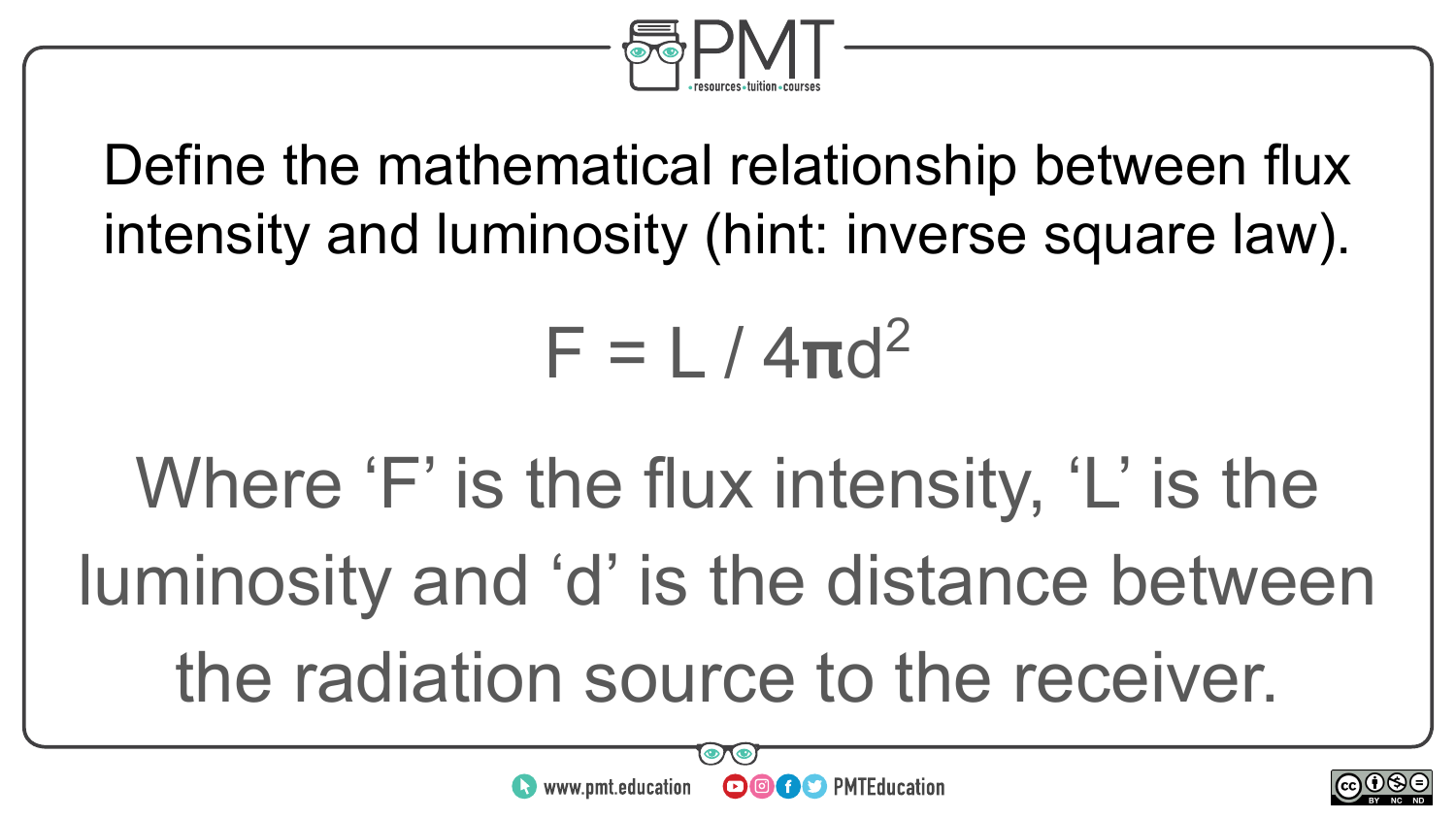

## What is meant by the term 'standard candle'?



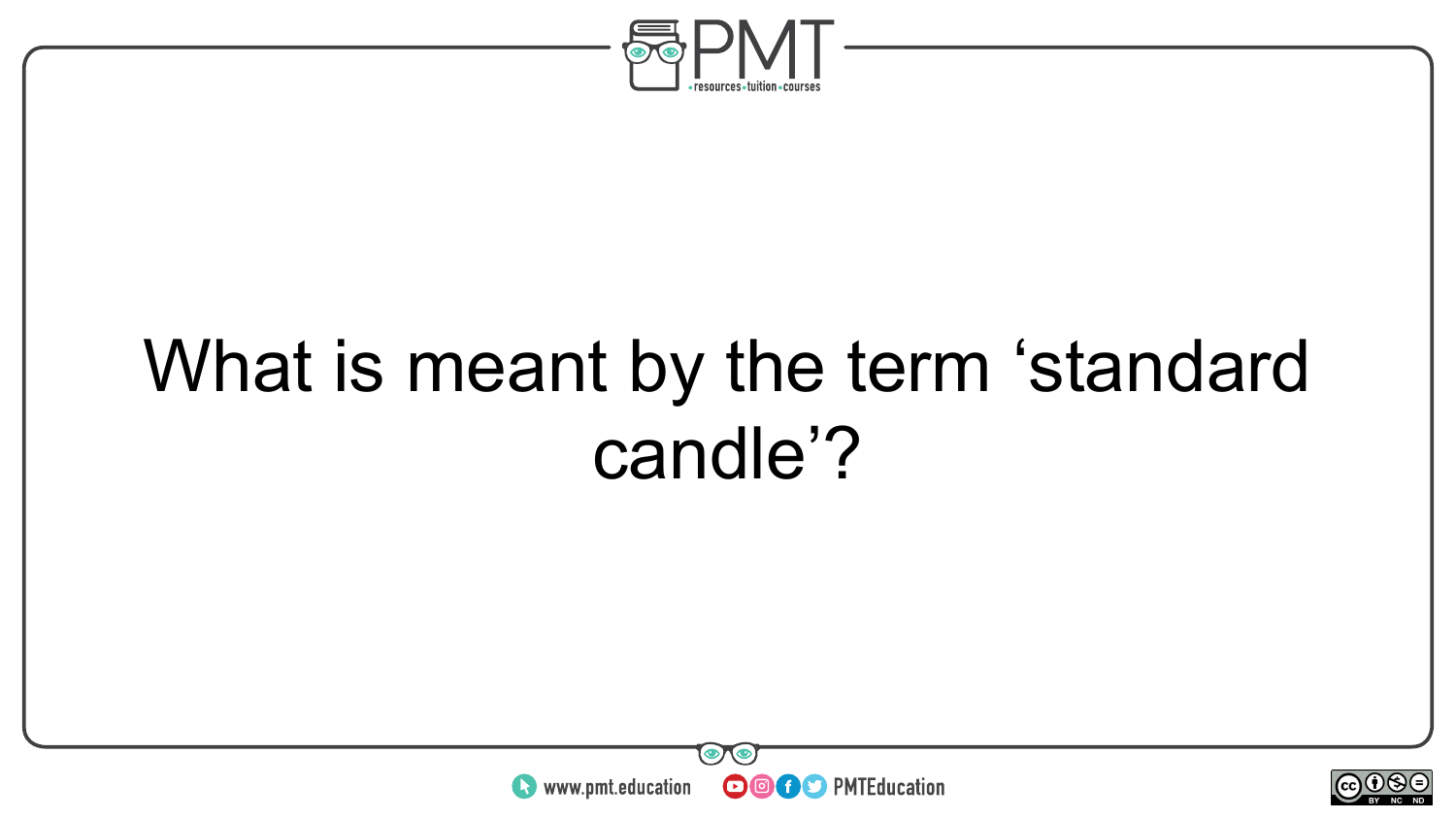

#### What is meant by the term 'standard candle'?

# A standard candle is an object of known luminosity.



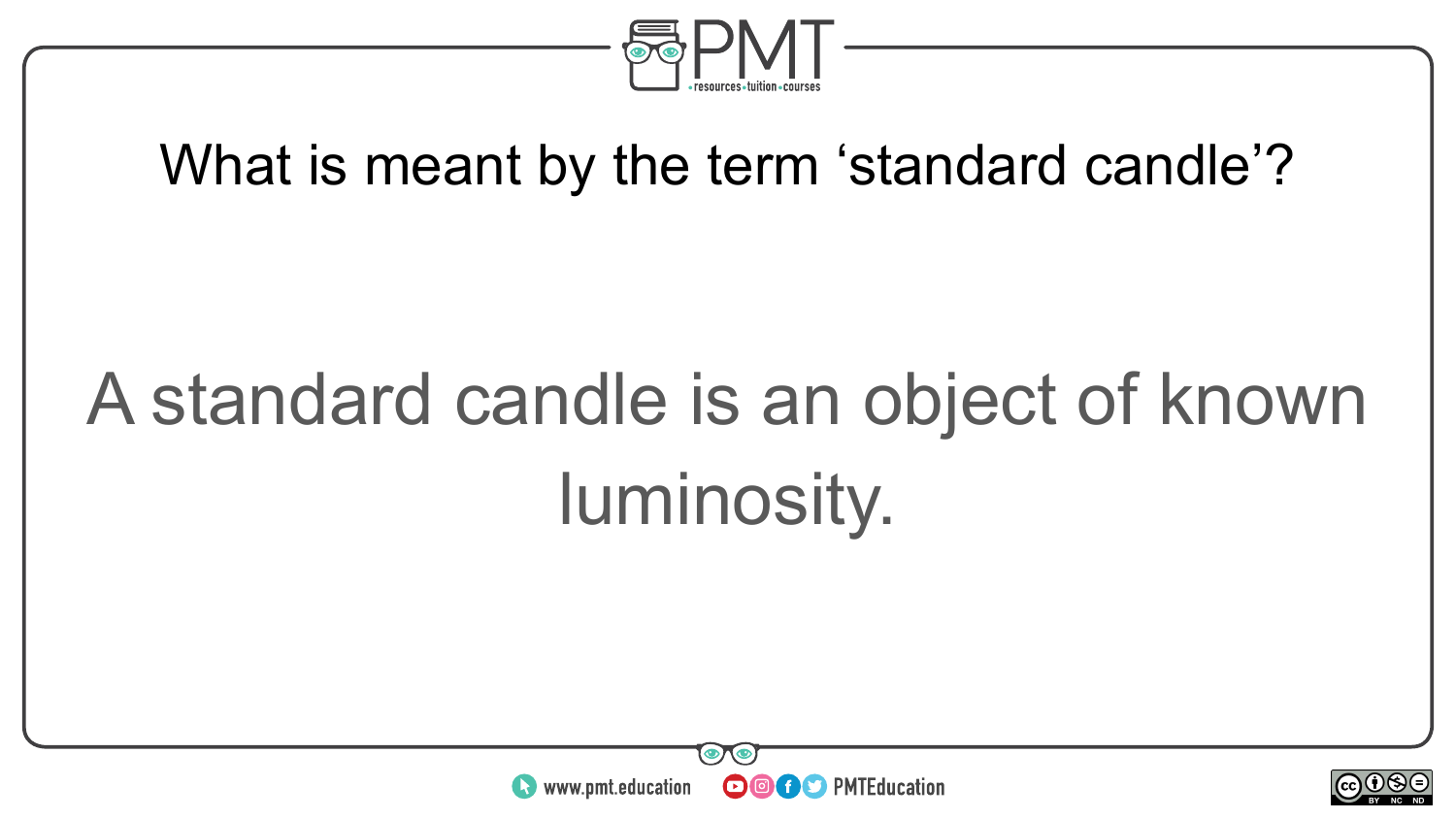

### Give a common astrological use of standard candles?



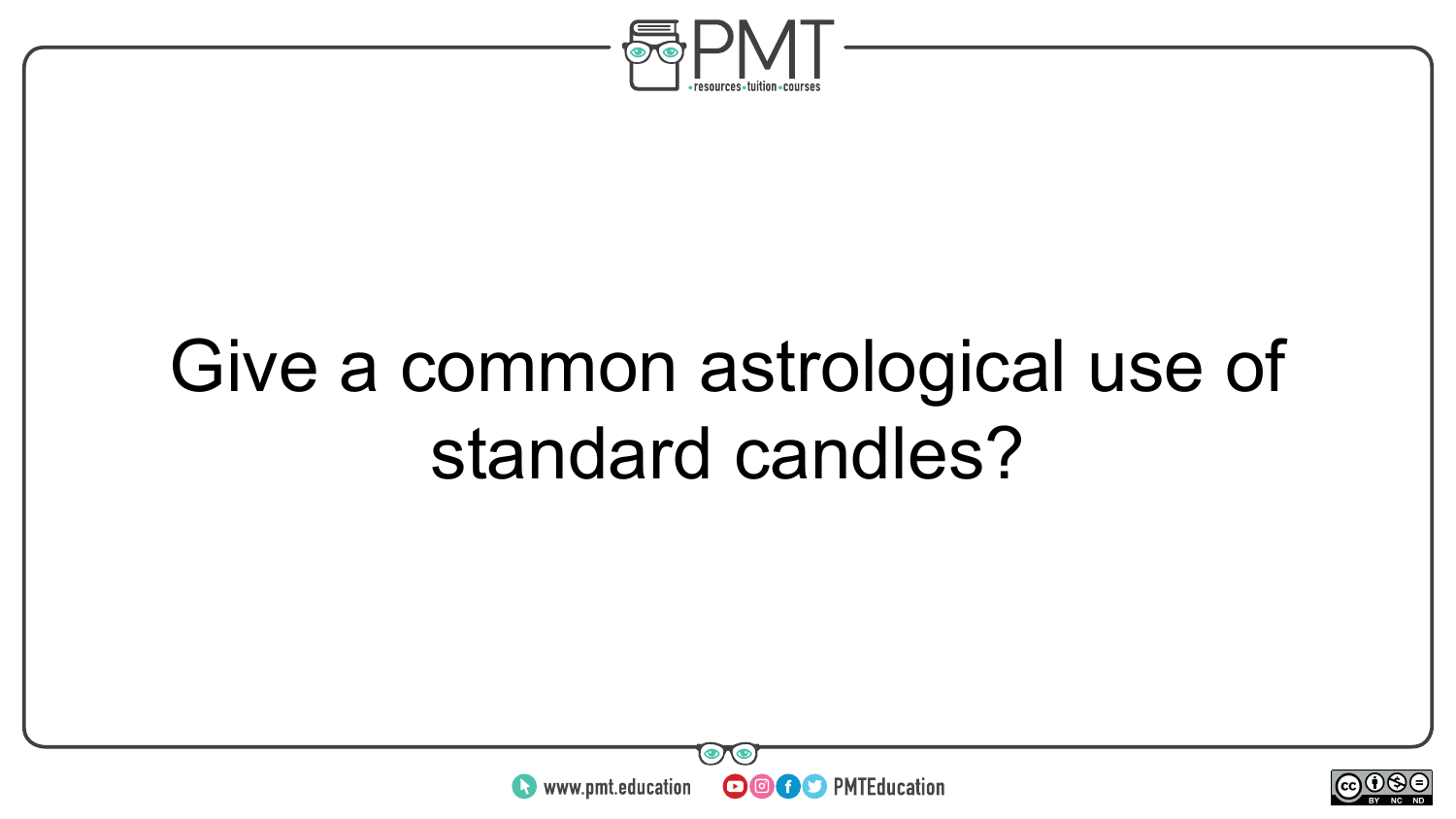

#### Give a common astrological use of standard candles?

# Standard candles are often used in order to determine the distance to far off galaxies.



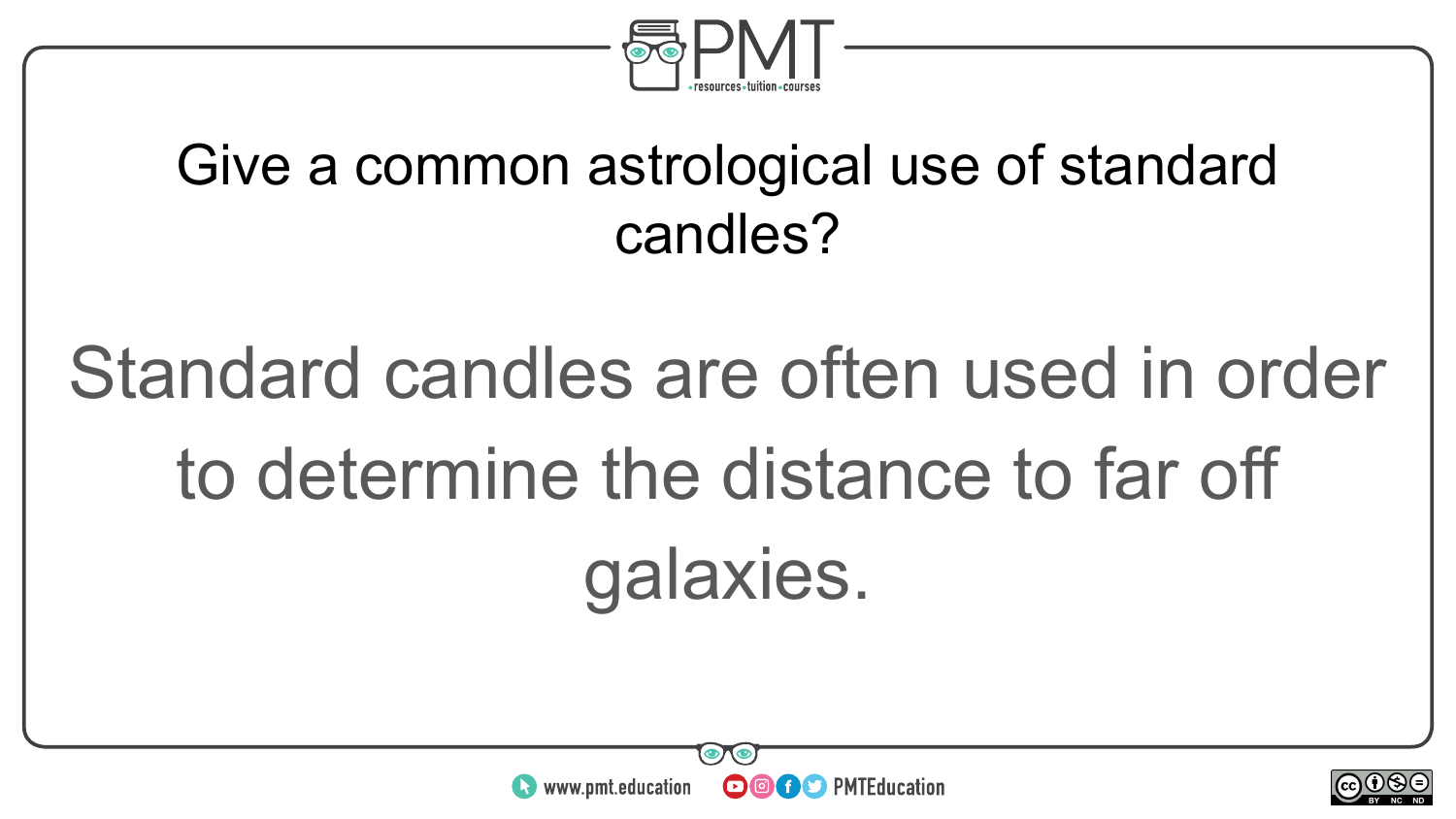

## What is a blackbody?



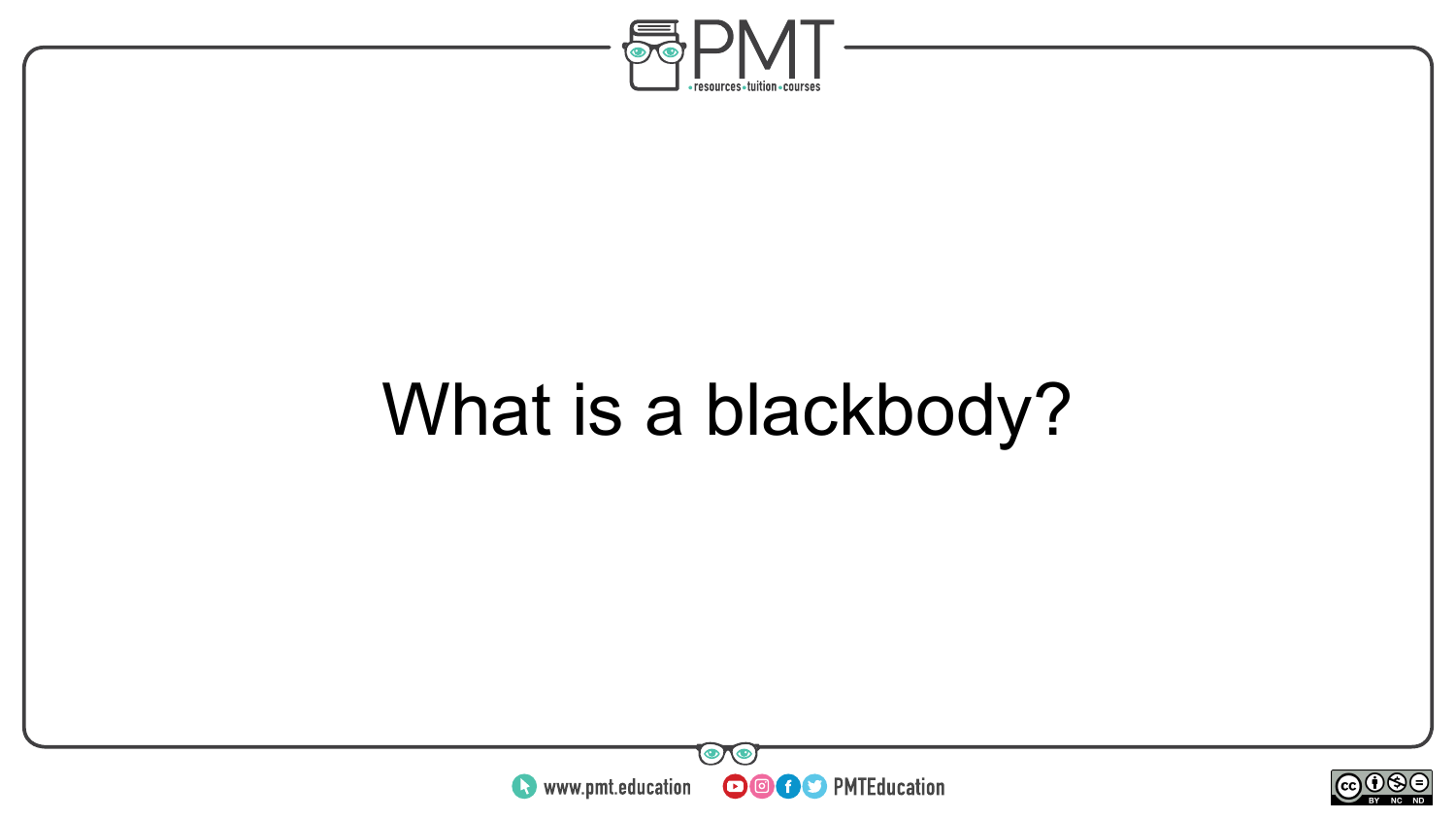

#### What is a blackbody?

# A blackbody is a perfect emitter and absorber of all possible wavelengths within the EM spectrum. Stars can be modelled as blackbodies.



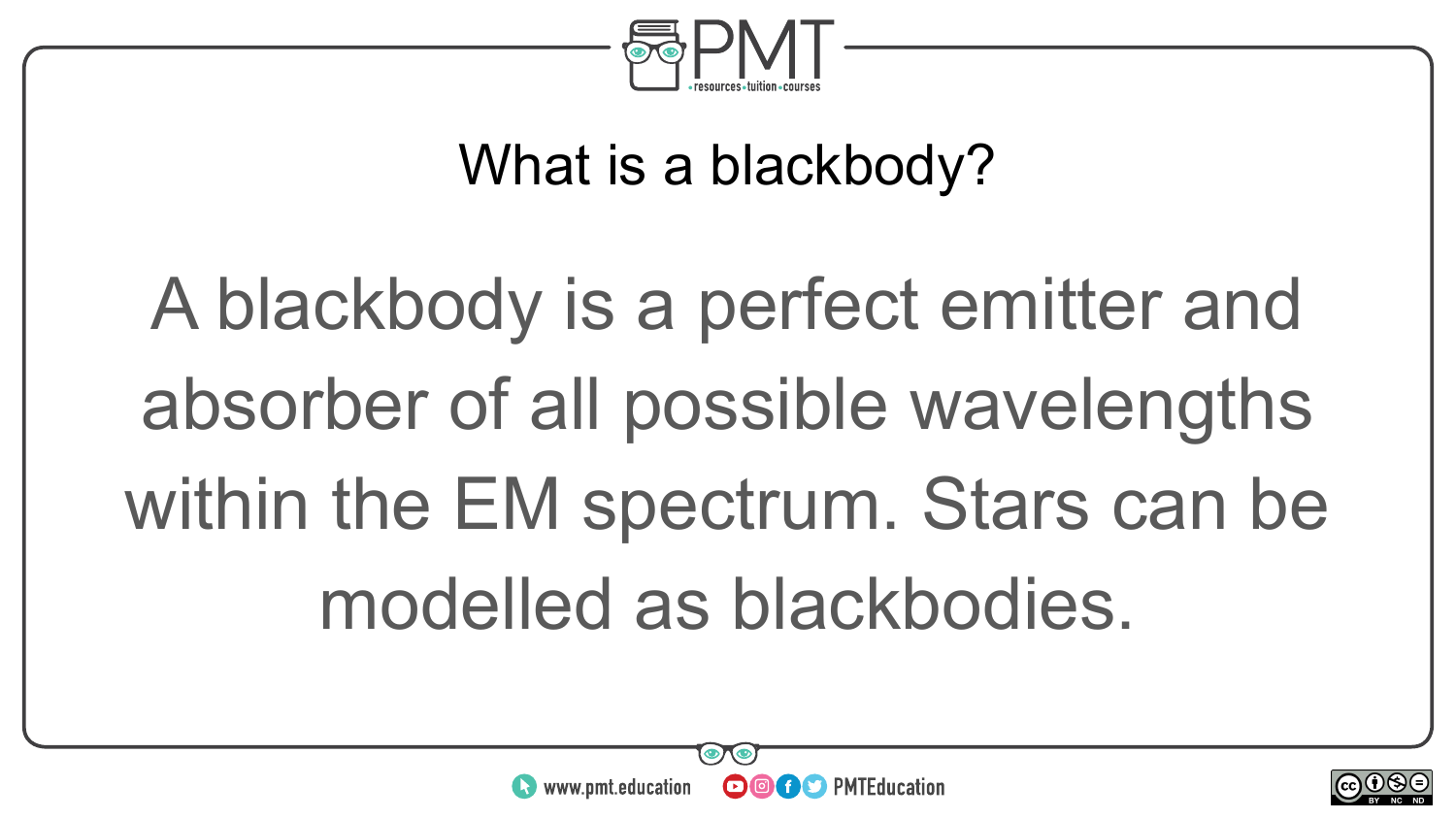

## State Wien's displacement law in words.



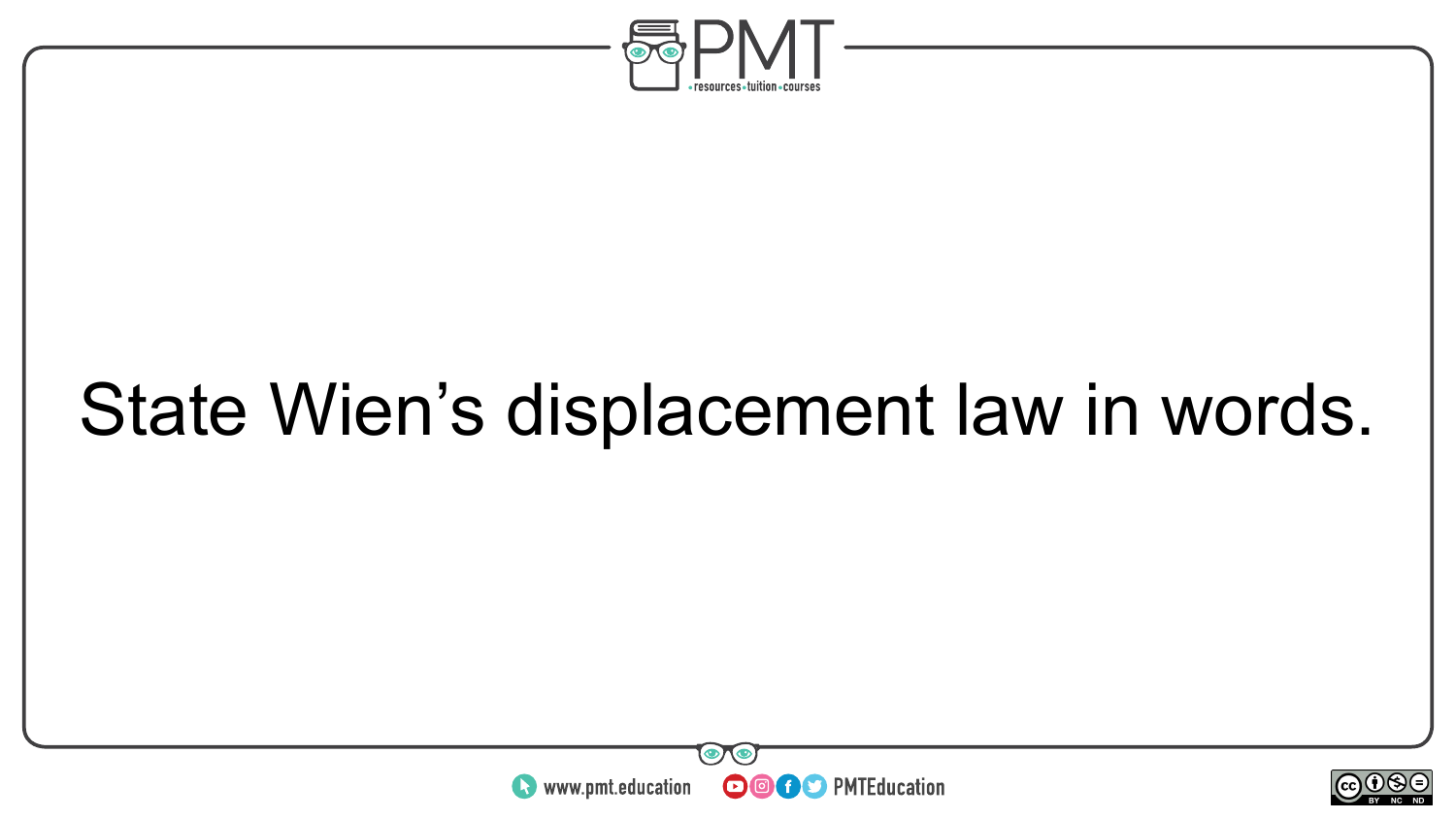

#### State Wien's displacement law in words.

Wien's displacement law states that the blackbody radiation curve, for bodies of different temperature, will peak at different radiation wavelengths such that the wavelength at the peak radiation is inversely proportional to the source body surface temperature.

**OOOO** PMTEducation



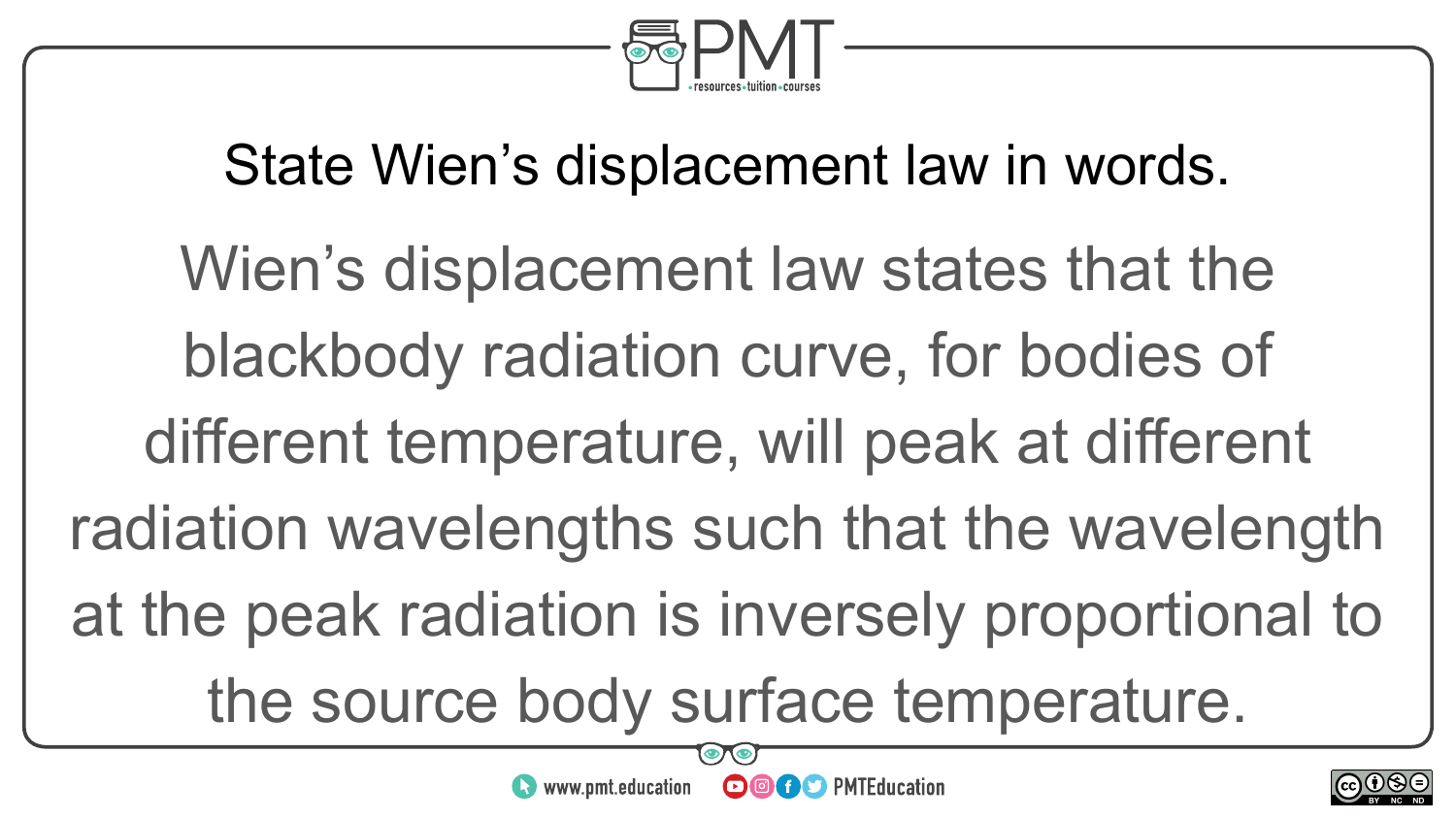

## State Wien's displacement law mathematically.



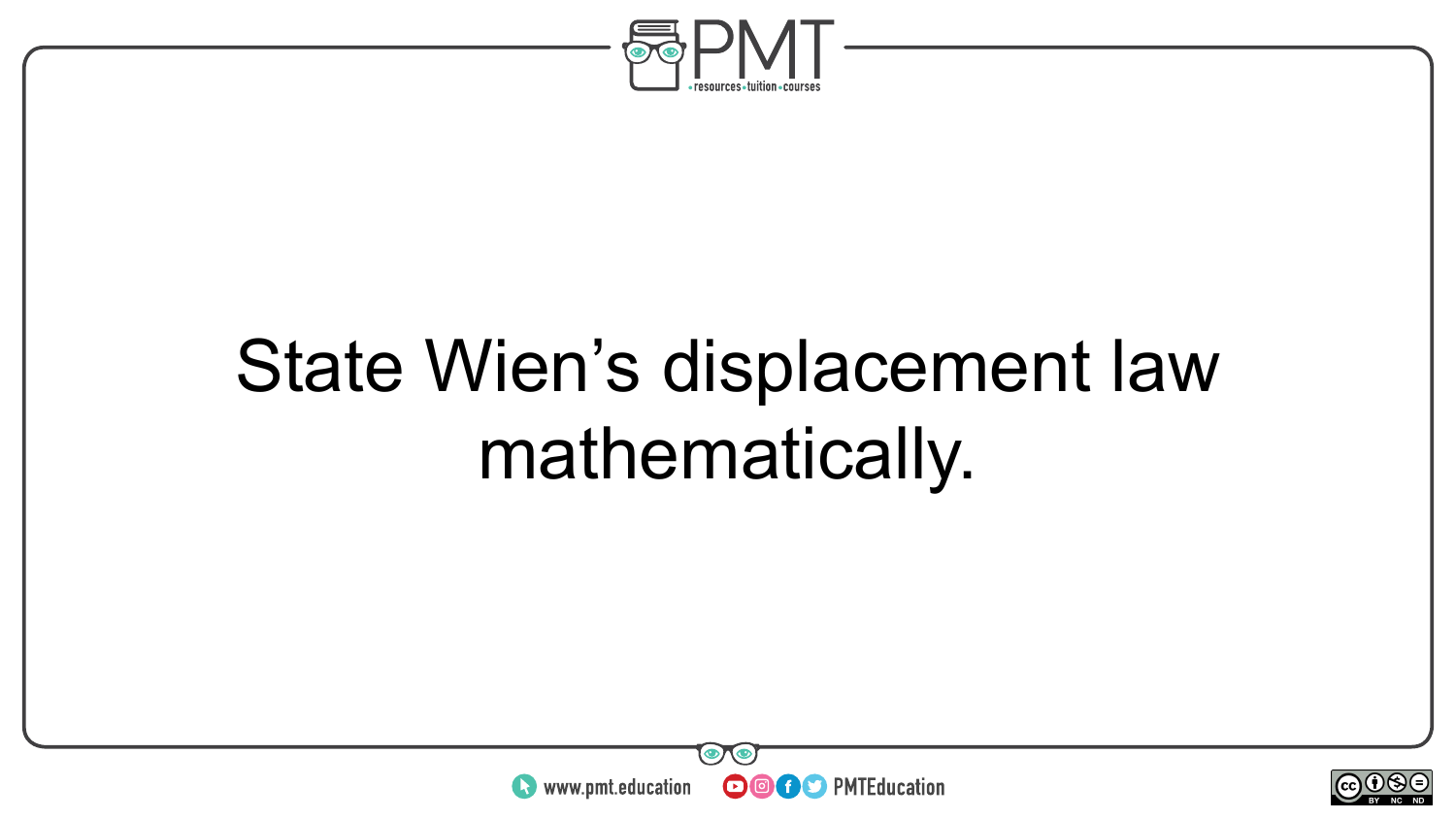

#### State Wien's displacement law mathematically.

 $\lambda_{\text{peak}} = \text{b/T}$ 

Where 'b' is Wien's displacement constant = 2.898 x 10<sup>-3</sup>mK, ' $\lambda_{peak}$ ' is the radiation wavelength at the peak radiation intensity and 'T' is the surface temperature of the source body.



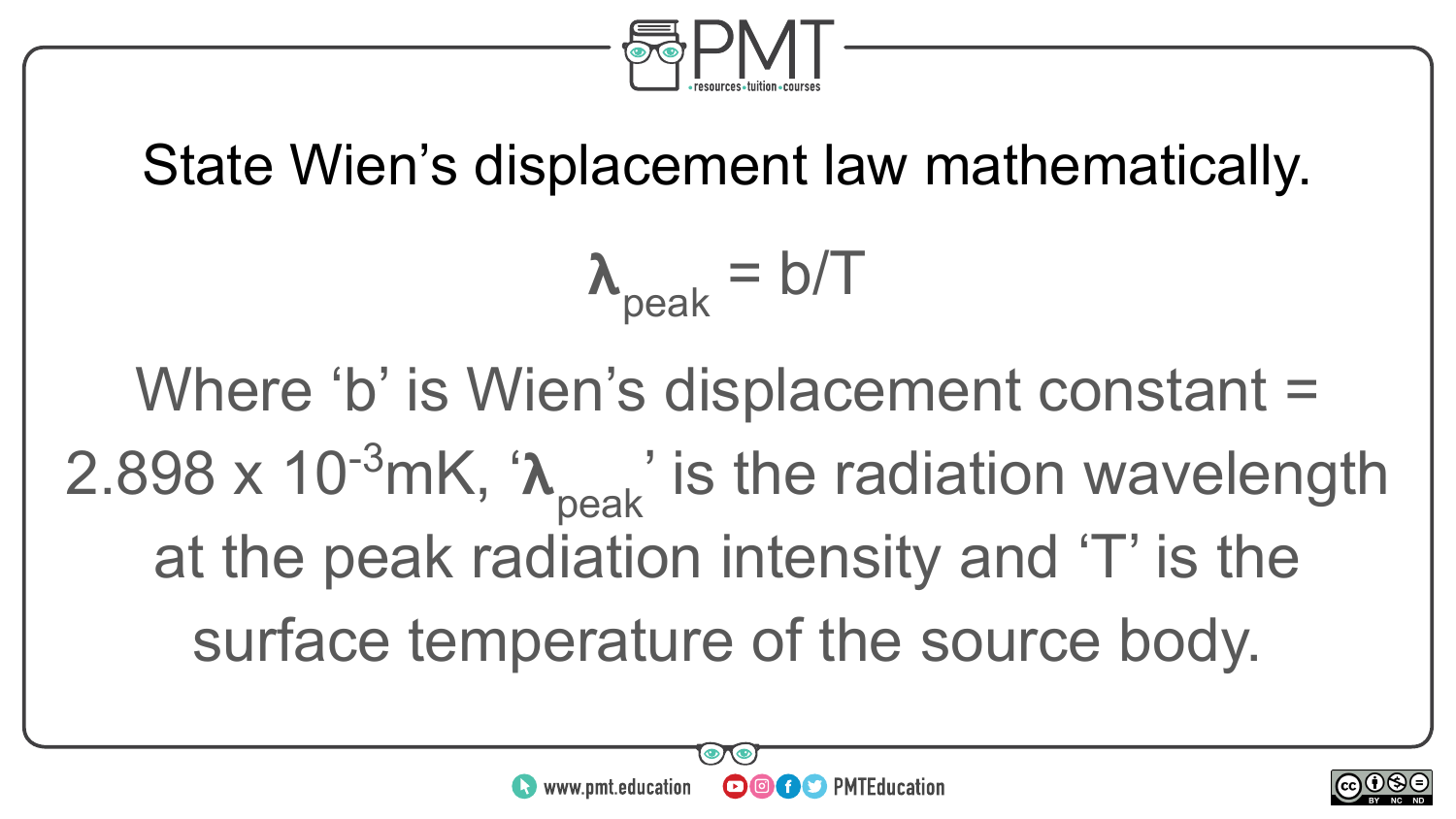

# Sketch a graph of radiation intensity against wavelength in order to depict the relationship outlined by Wien's displacement law.



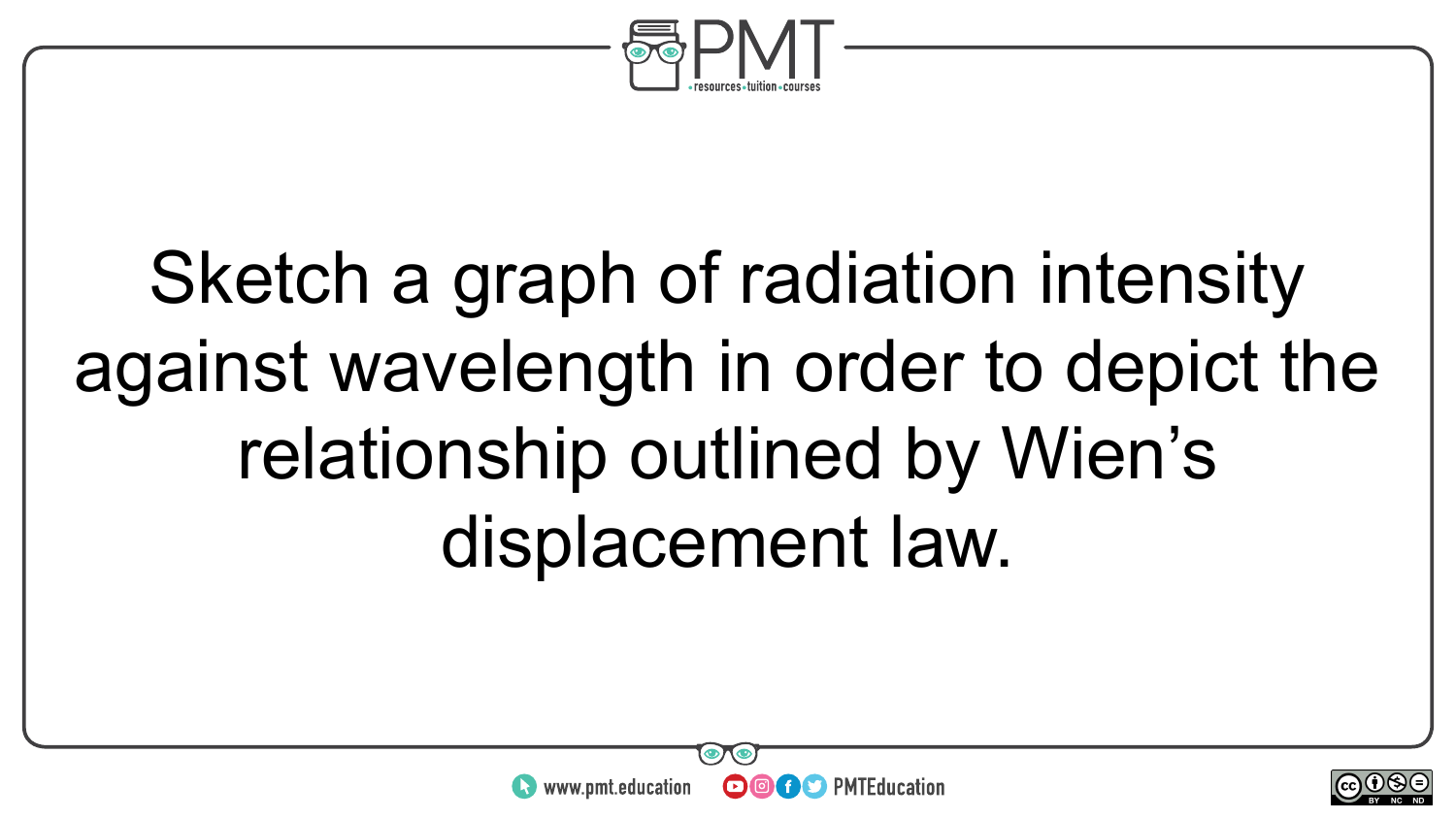

Sketch a graph of radiation intensity against wavelength in order to depict the relationship outlined by Wien's displacement law.

**OOOO** PMTEducation

The dashed blue line runs through  $\lambda_{peak}$ : the wavelength of peak intensity for each temperature curve.

www.pmt.education



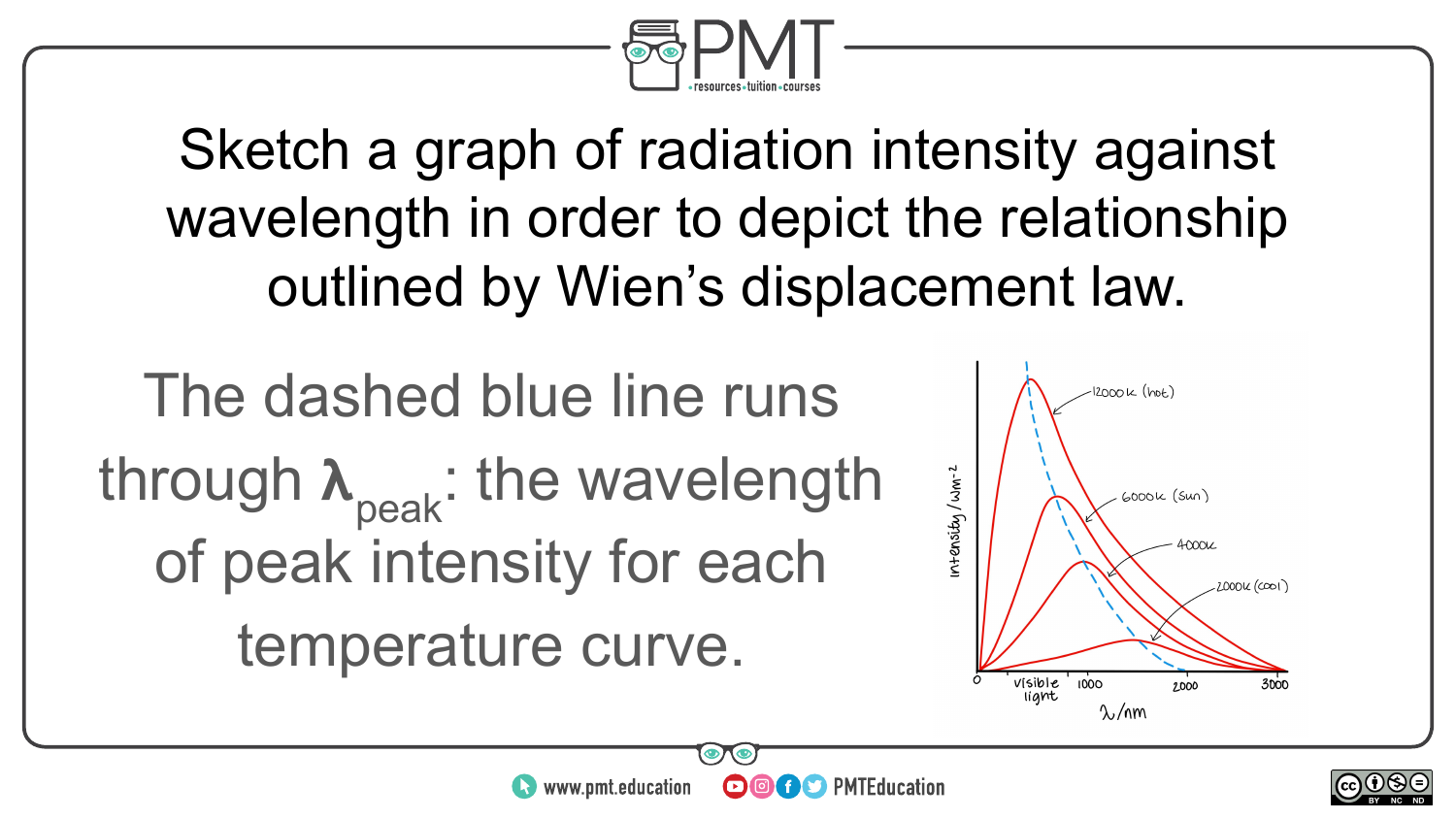

# Give the equation that defines the Stefan-Bolzmann law rearranged for luminosity.



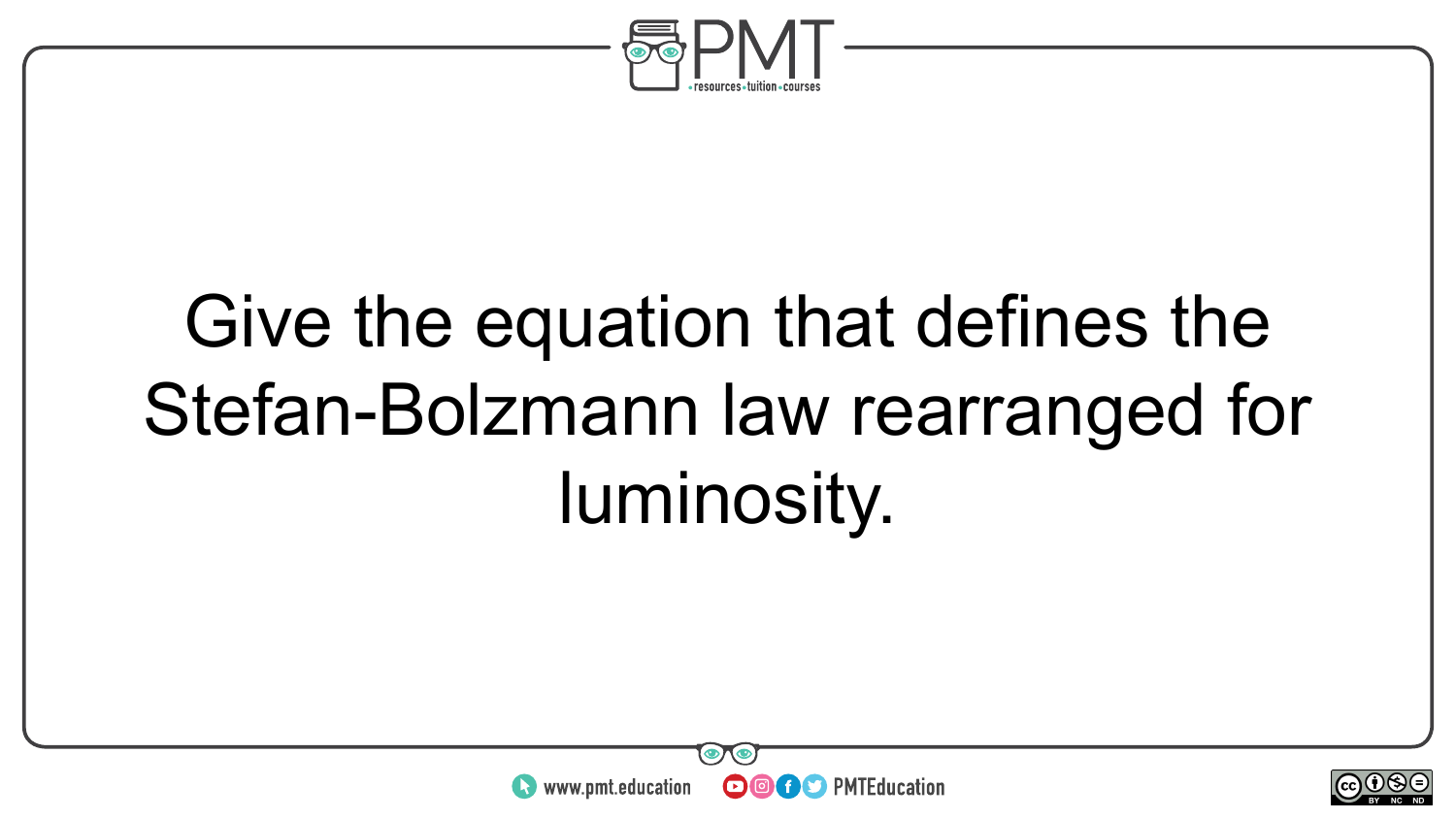

#### Give the equation that defines the Stefan-Bolzmann law.

$$
L = 4\pi\sigma r^2T^4
$$

Where 'L' is radiating body's luminosity, ' $\sigma$ ' is the constant of proportionality =  $5.67 \times 10^{-8}$  Wm<sup>-2</sup>K<sup>-4</sup>, 'r' is the radius of the body, and 'T' is its surface temperature.

**OOOO** PMTEducation

 $\bullet$  www.pmt.education

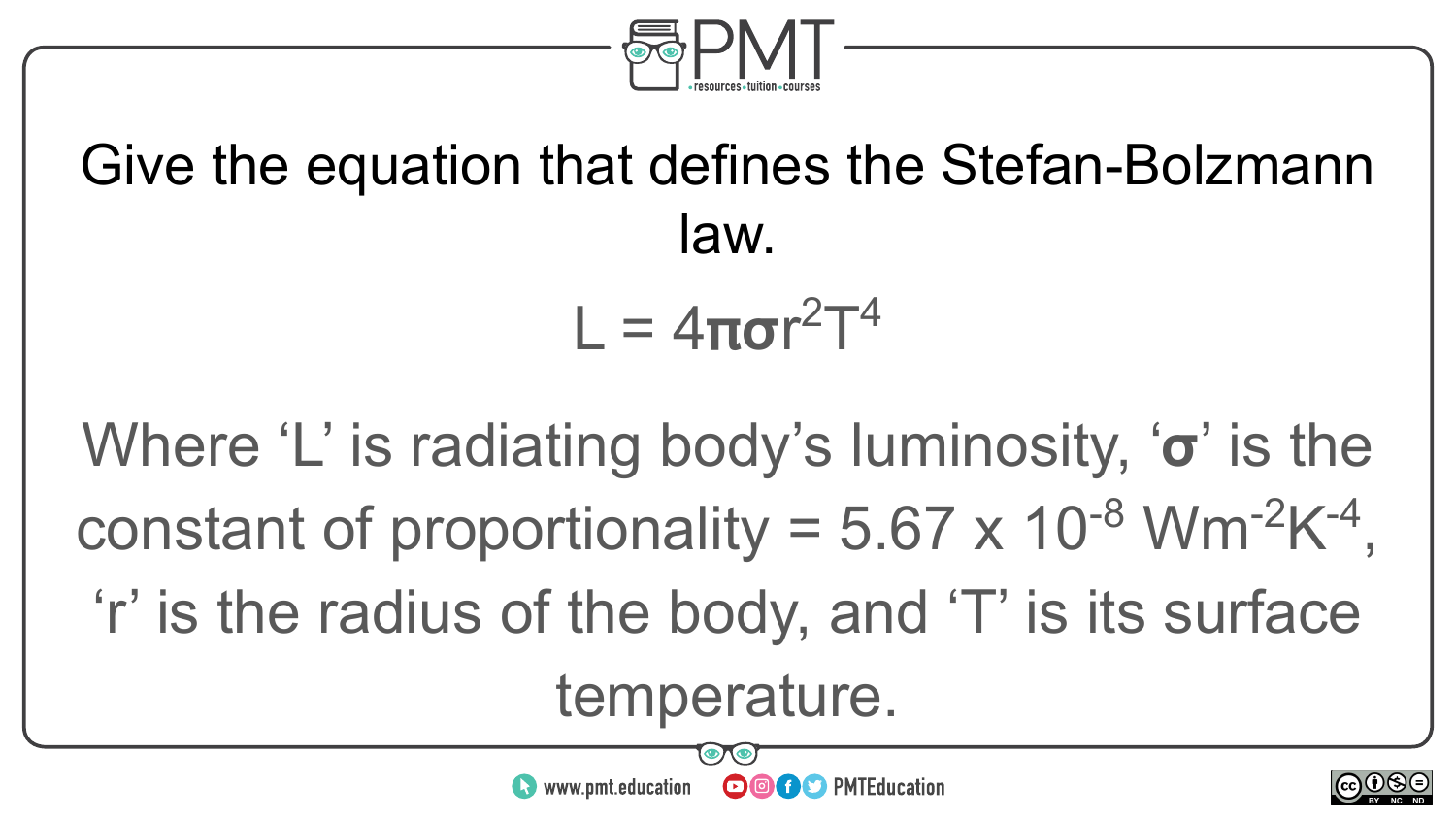

## What is redshift? Draw a diagram to illustrate what you mean.



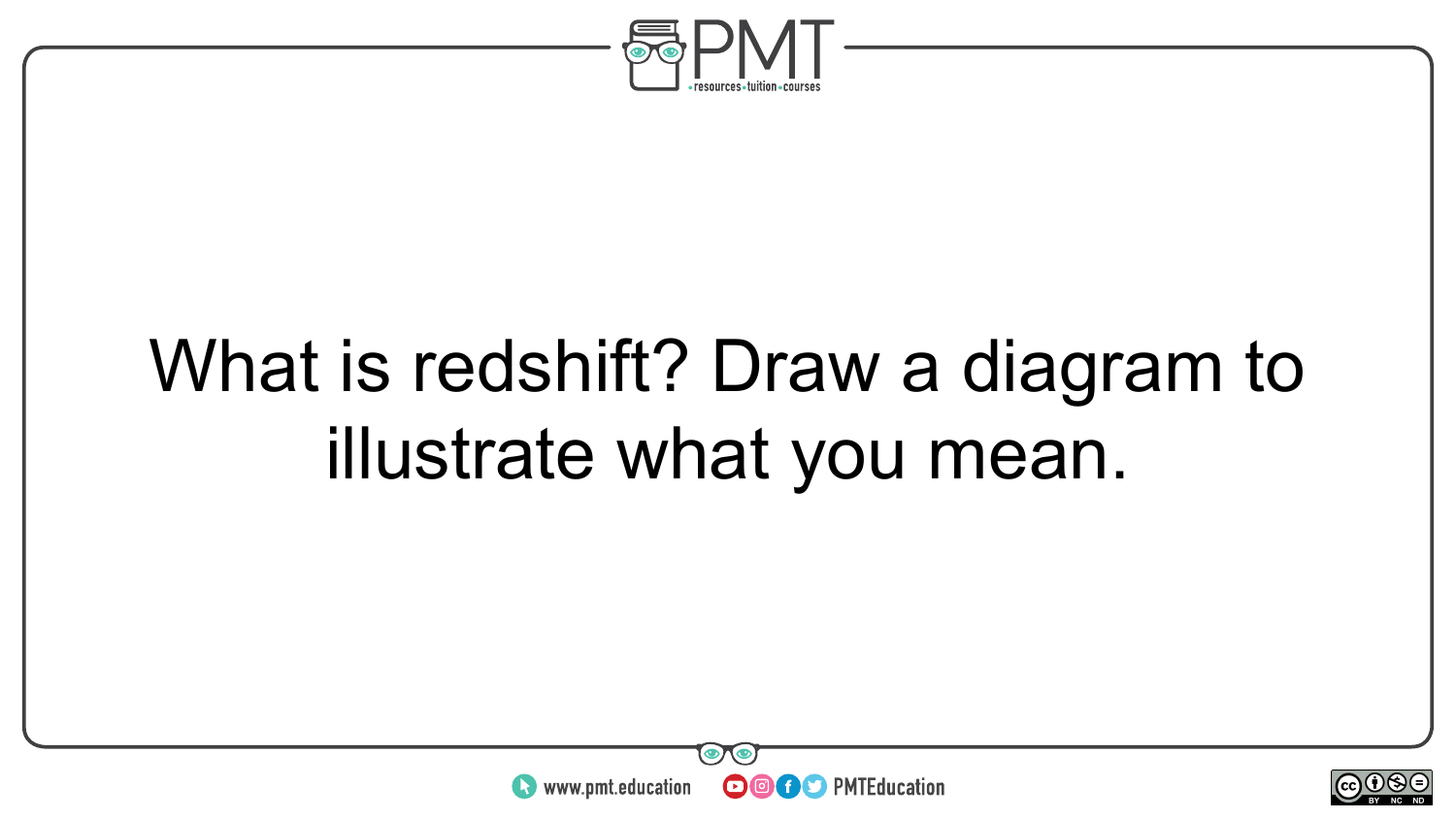

#### What is redshift? Draw a diagram to illustrate what you mean.

Redshift is the phenomenon resulting from an increase in wavelength of EM radiation (light) emitted by an object that is moving away. Light is instead 'blueshifted' (shortened wavelength) if the object is moving from the observer.

www.pmt.education

 $\boldsymbol{\Theta}$ 

**OF** PMTEducation



 $\sim$ neel BY NC ND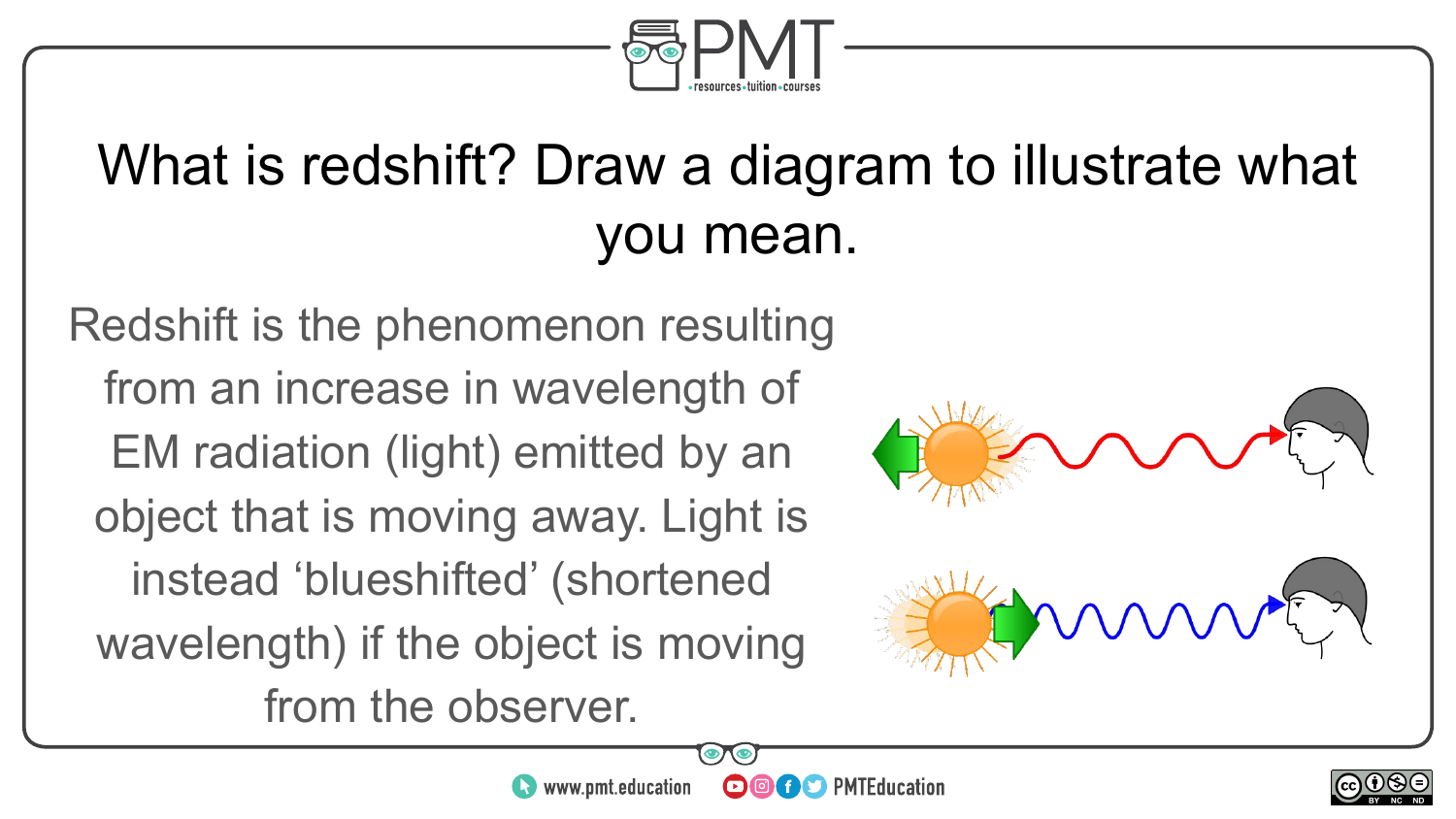

The vast majority of galaxies have a higher observed wavelengths on their observed emission spectra, than the known wavelength values. Can you explain why this might be?



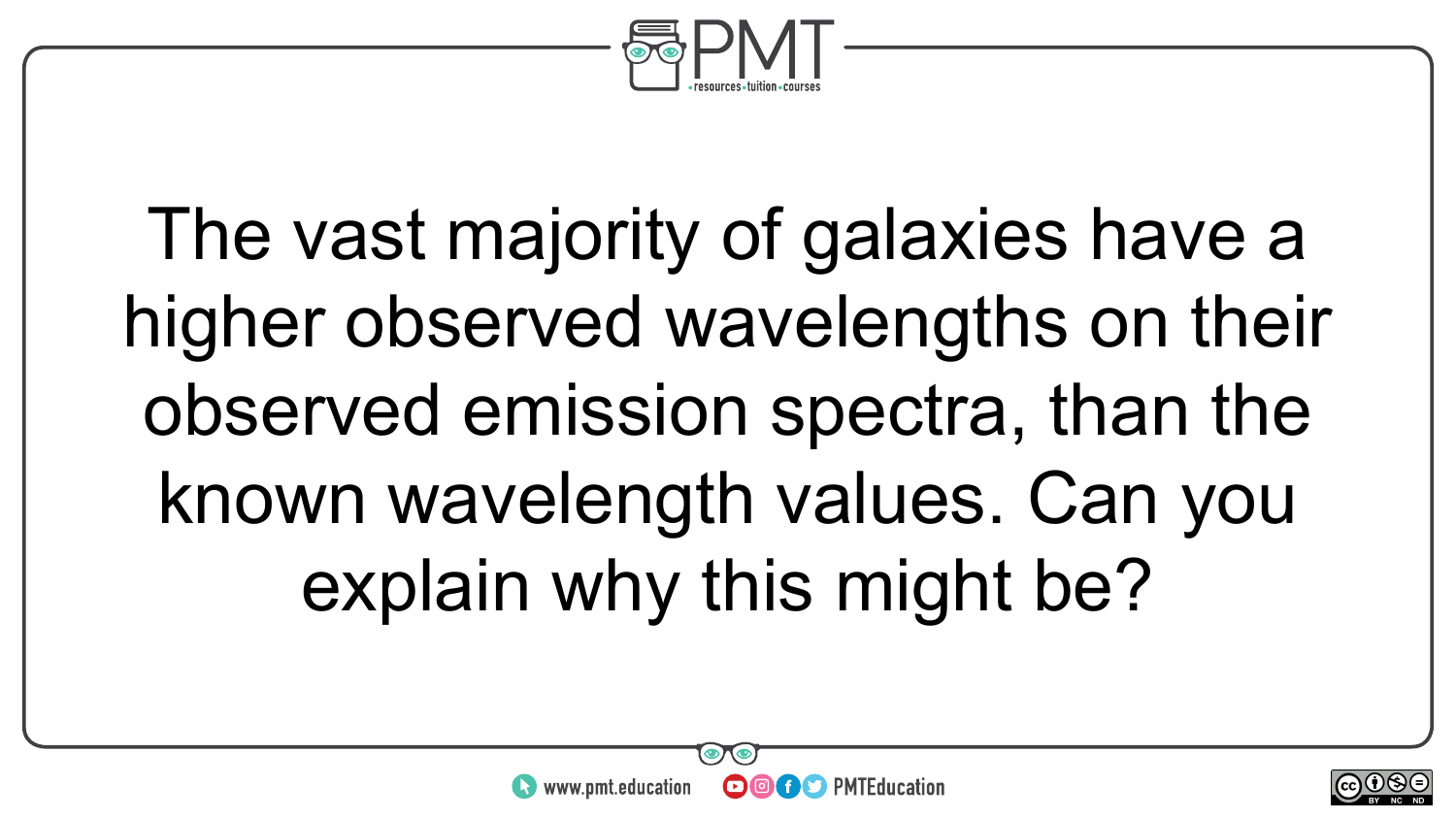

The vast majority of galaxies have a higher observed wavelengths on their observed emission spectra, than the known wavelength values. Can you explain why this might be?

The EM radiation emitted by these galaxies has been redshifted. This suggests that many more galaxies are moving away from the Earth, than moving towards, which provides evidence that the universe is expanding and in favour of the Big Bang Theory.



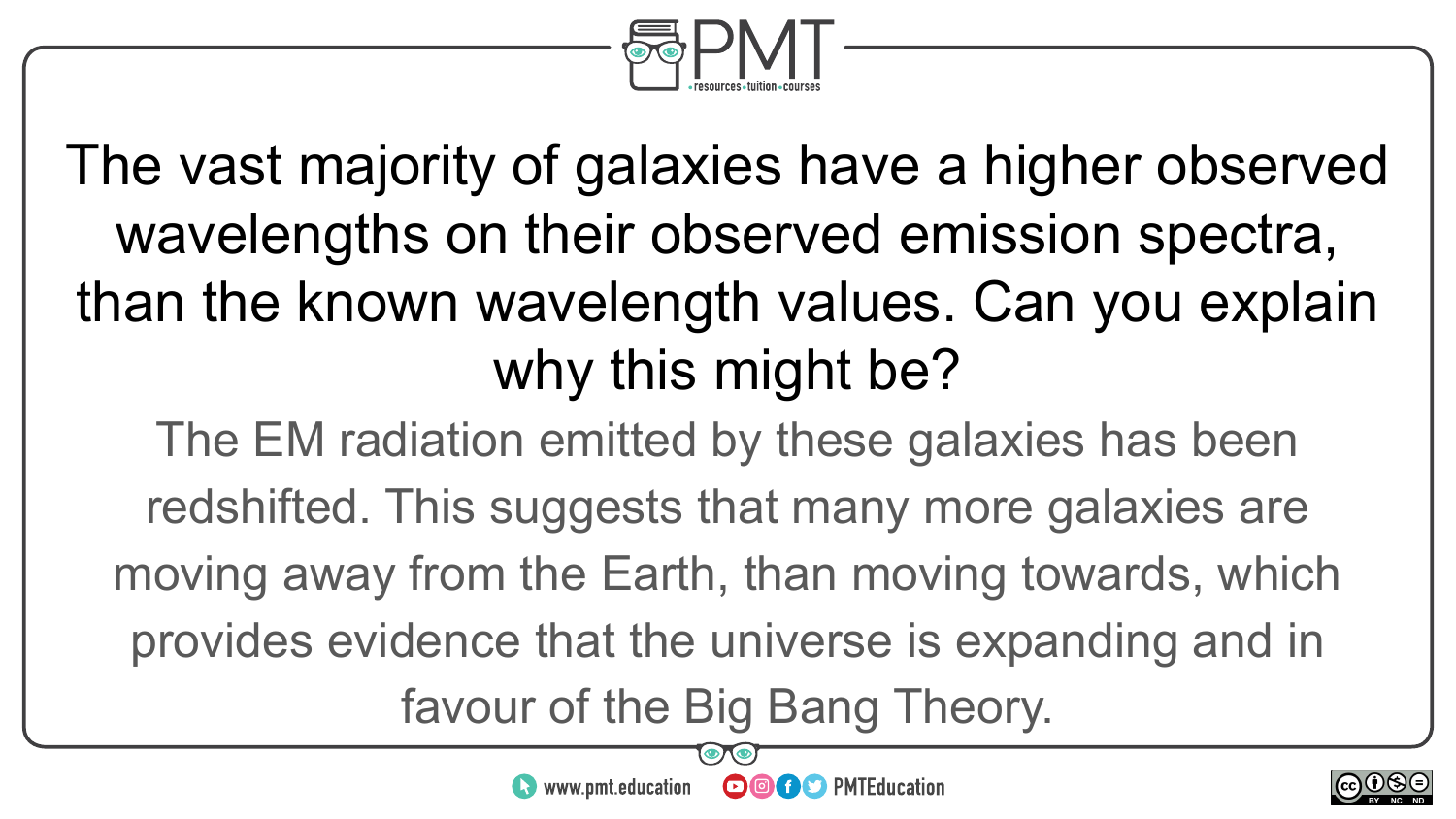

# Calculate the velocity of a stream of light that has an observed wavelength of 6 x 10<sup>-7</sup>m but was emitted with a wavelength of  $5.5 \times 10^{-7}$ m.

**OOOO** PMTEducation



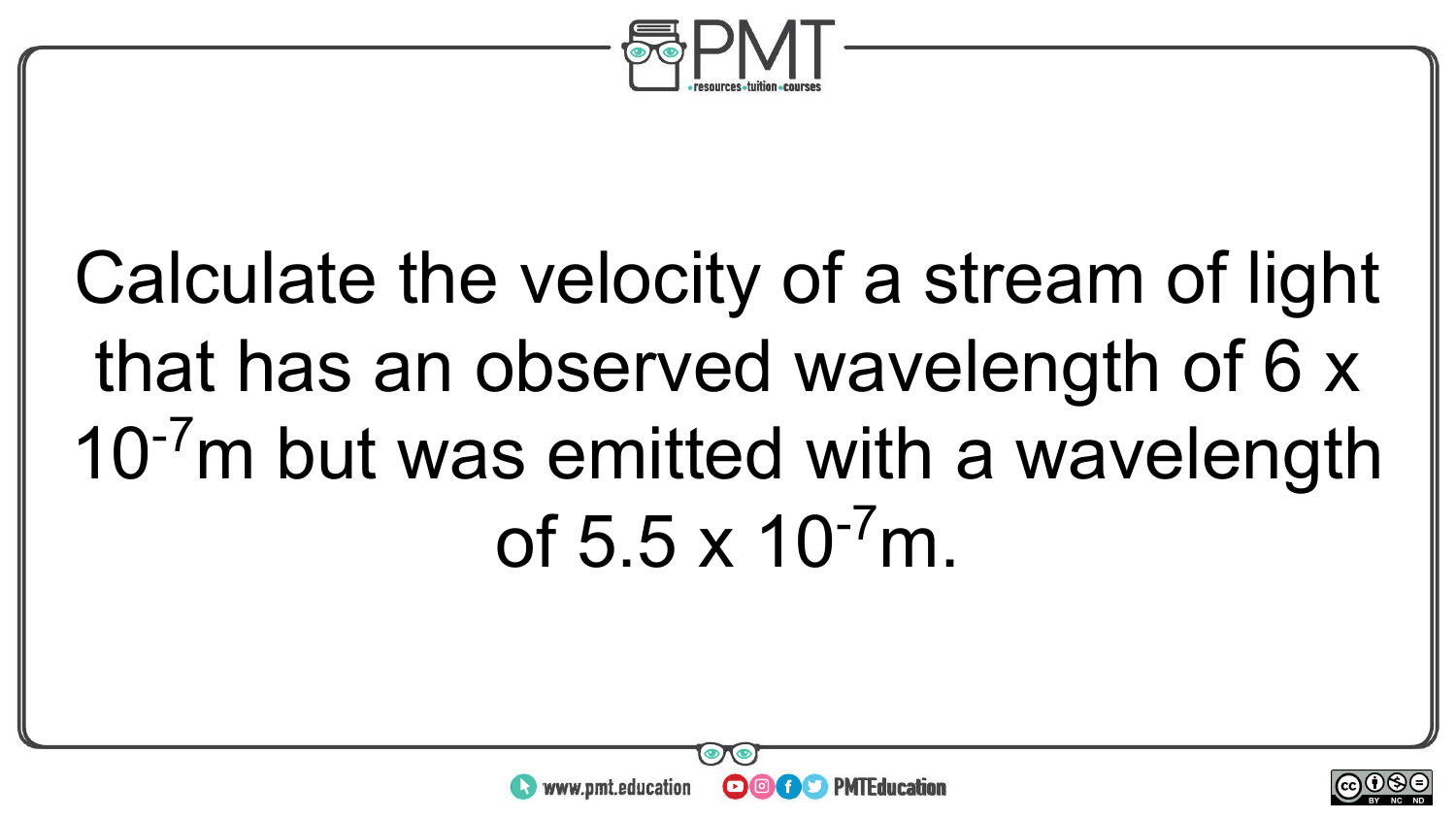

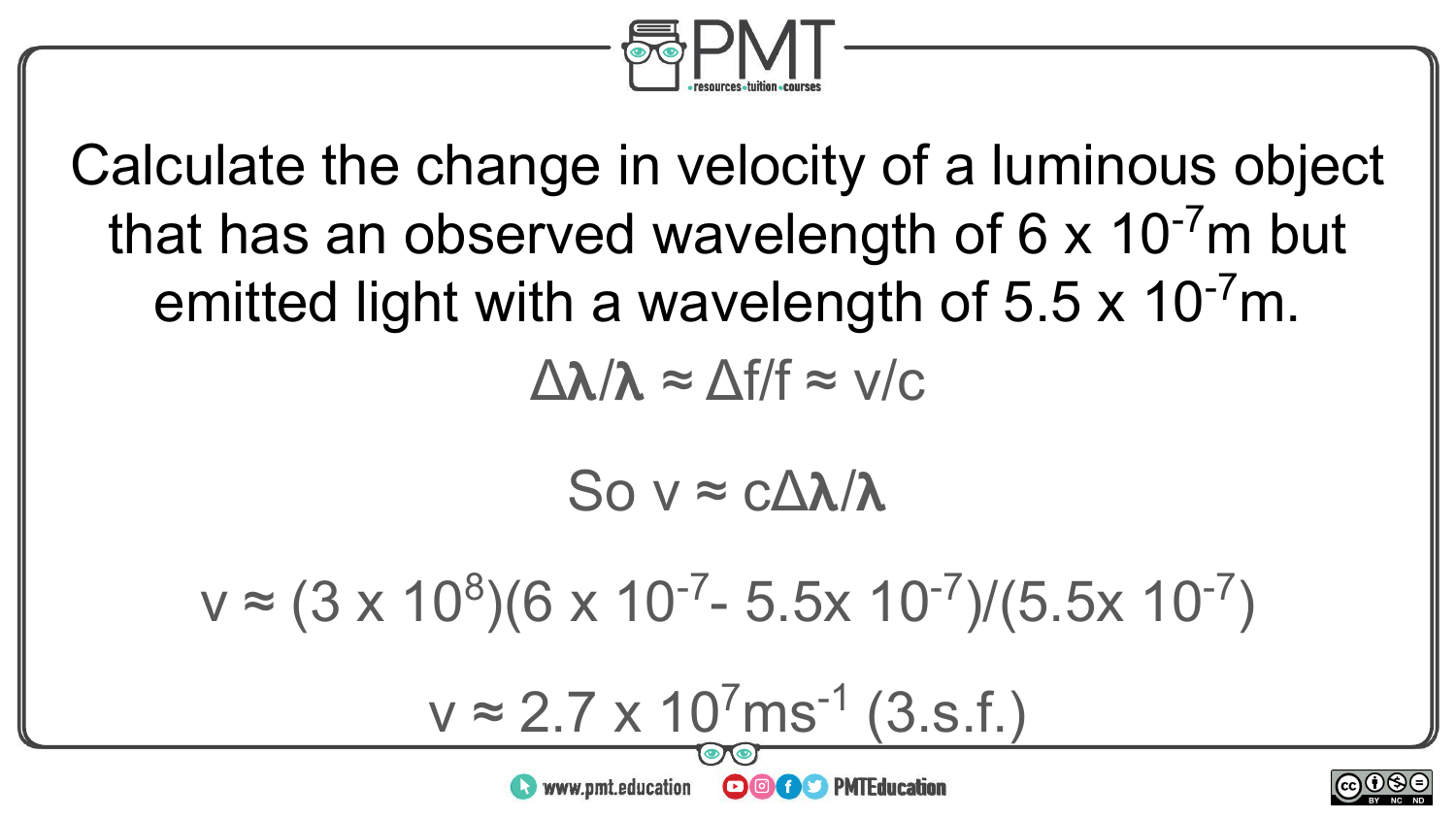

### State Hubble's law.



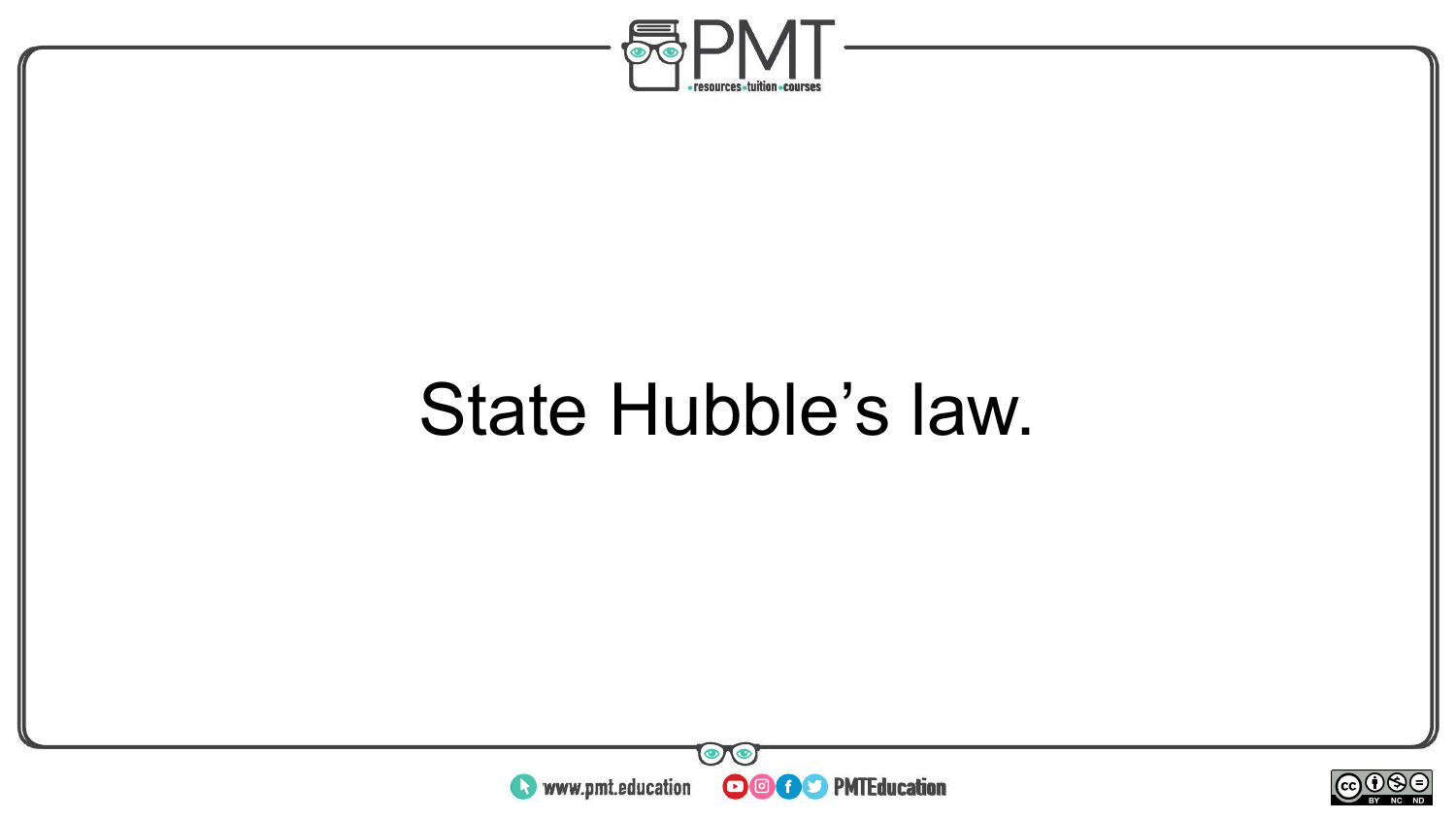

State Hubble's law.

 $v \approx H_0 d$ 

Where 'v' is the velocity with which a stellar body is moving away from the Earth, 'H<sub>0</sub>' is Hubble's constant and 'd' is the distance of the body from Earth.

**OOOO** PMTEducation

**https://www.pmt.education** 

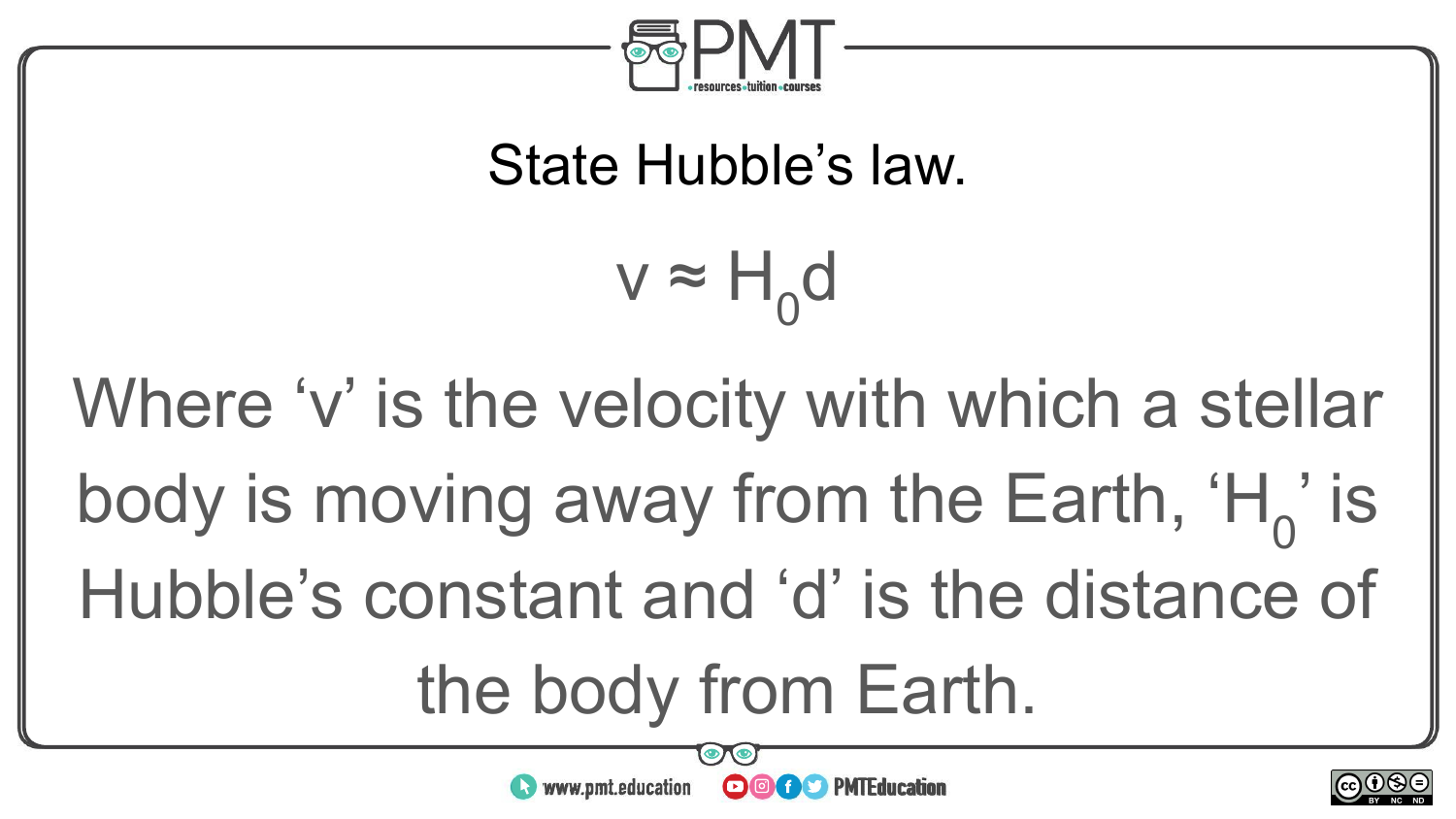

## Why does Hubble's law suggest the universe is expanding?



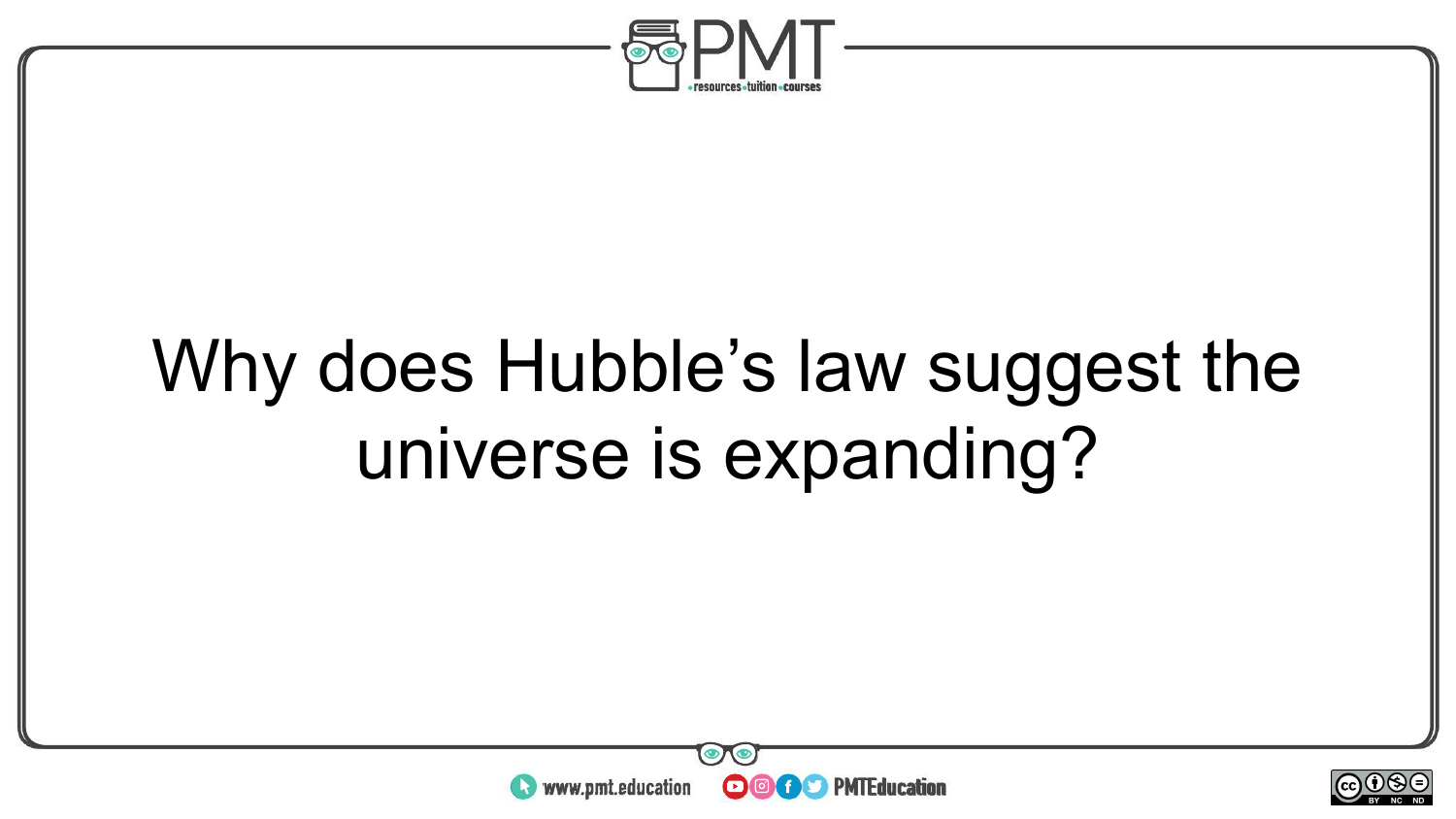

#### Why does Hubble's law suggest the universe is expanding?

Hubble's law draws a directly proportional relationship between the distance of stellar bodies from Earth and the velocity with which they are travelling away from Earth. This implies that stellar objects are moving away from one-another as well as away from Earth, suggesting that the universe is expanding.



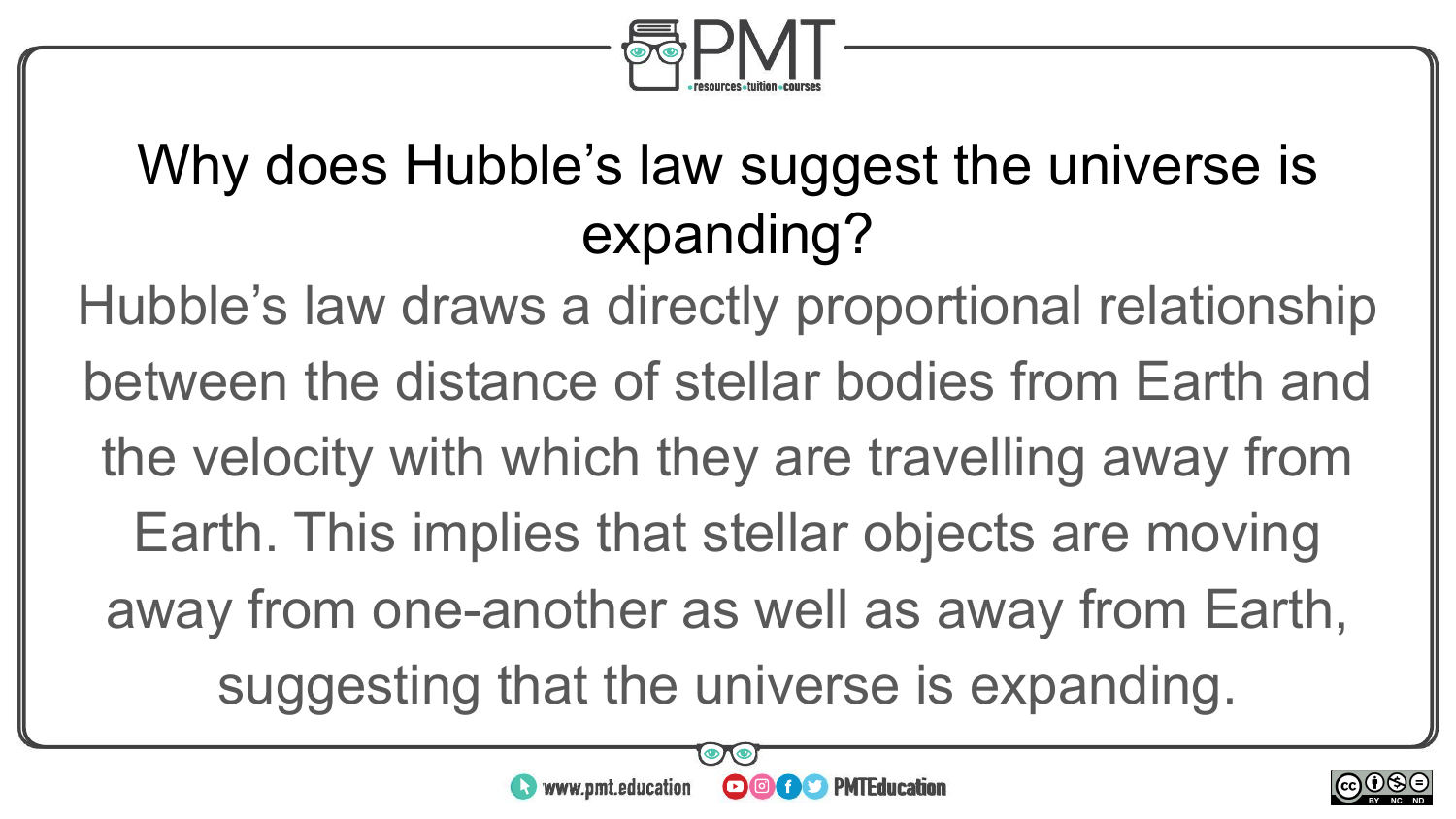

# Why does Hubble's law give evidence to support the big bang theory?